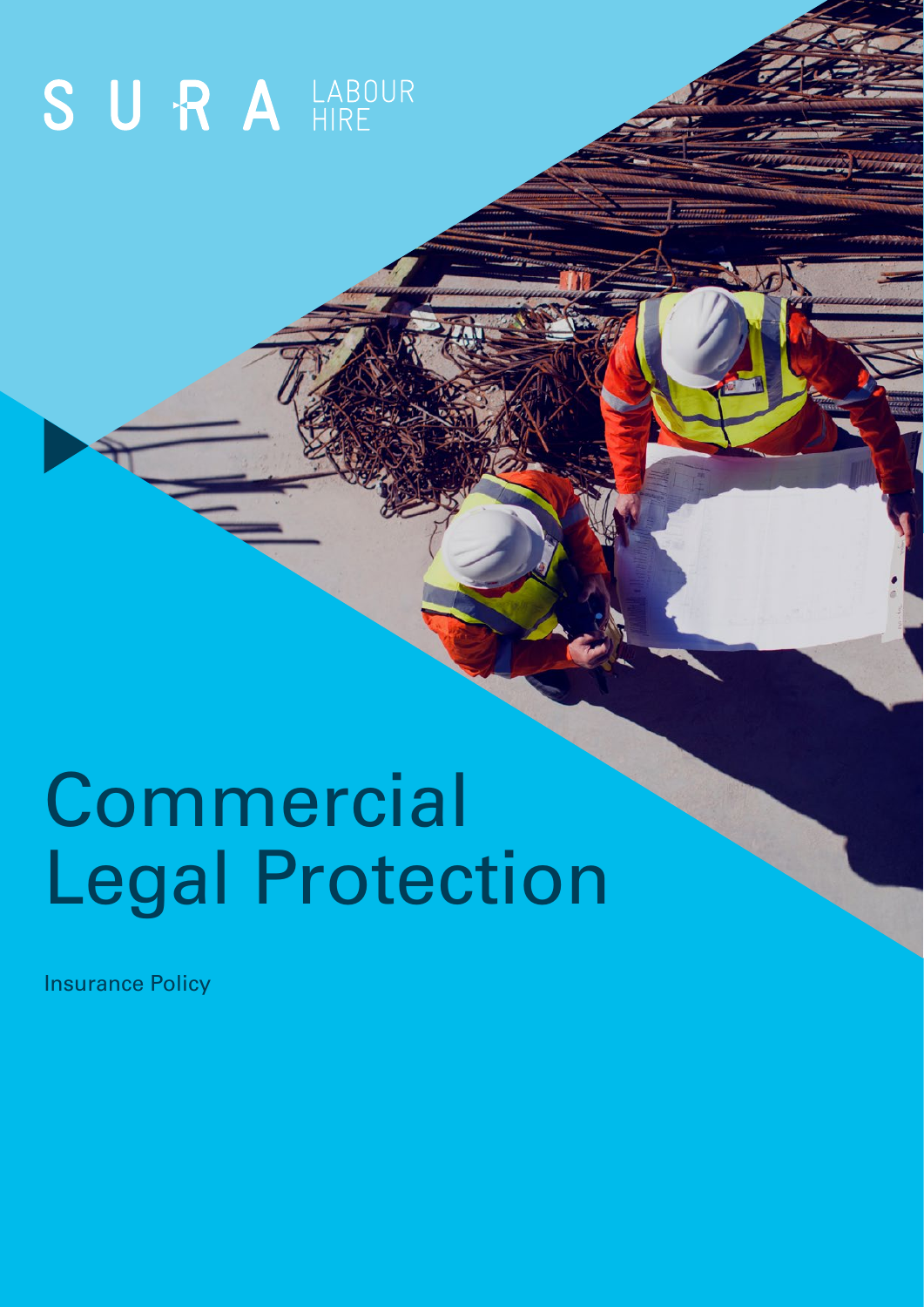# **Contents**

| <b>Part One - Important Information</b>                                                                    | 3        |  |
|------------------------------------------------------------------------------------------------------------|----------|--|
| <b>What You Need to Read and Understand</b>                                                                |          |  |
| <b>About SURA Labour Hire</b>                                                                              |          |  |
| <b>About the Insurers</b>                                                                                  |          |  |
| <b>Assumed Liability and Waived Rights</b>                                                                 |          |  |
| <b>Claims Made and Notified Insurance</b>                                                                  |          |  |
| <b>Complaints and Dispute Resolution Process</b>                                                           |          |  |
| <b>Disclaimer</b>                                                                                          |          |  |
| <b>Excess</b>                                                                                              | 4        |  |
| When We Can Refuse to Pay or Reduce                                                                        |          |  |
| the Amount We Pay Under a Claim                                                                            | 5        |  |
| If You do not comply with or meet any Policy term                                                          | 5        |  |
| Terms allowing Us to refuse to pay or reduce a                                                             |          |  |
| claim (in whole or part) by reason of an act by You<br>or some other person that occurred after the Policy |          |  |
| was entered into                                                                                           | 5        |  |
| Terms allowing Us to refuse or reduce a claim                                                              |          |  |
| because of pre-existing defects or imperfections                                                           |          |  |
| existing before the Policy was entered into                                                                | 5        |  |
| Terms allowing Us to refuse or reduce a claim                                                              |          |  |
| because of a pre-existing sickness or disability                                                           |          |  |
| existing before the Policy was entered into                                                                |          |  |
| <b>Fraudulent Claims</b>                                                                                   |          |  |
| <b>Duty of Utmost Good Faith</b>                                                                           |          |  |
| <b>Terms Apply to Extent Enforceable</b>                                                                   |          |  |
| <b>Your Duty of Disclosure</b>                                                                             |          |  |
| <b>General Insurance Code of Practice</b>                                                                  |          |  |
| <b>Goods and Services Tax (GST)</b>                                                                        |          |  |
| <b>Legal Advice</b>                                                                                        |          |  |
| <b>Privacy Statement</b>                                                                                   |          |  |
| <b>Several Liability</b><br><b>Sanctions</b>                                                               |          |  |
| <b>This Important Information Section Does</b>                                                             |          |  |
| Not Tell You All You Need to Know                                                                          | 8        |  |
|                                                                                                            |          |  |
| <b>Part 2 - Policy Cover Sections</b>                                                                      | 9        |  |
| <b>General Definitions</b>                                                                                 | 9        |  |
| <b>Section 1 - Contractual Disputes</b>                                                                    | 11       |  |
| 1.1<br>What You are insured against                                                                        | 11       |  |
| 1.2<br><b>Exclusions applicable to Contractual Disputes</b>                                                | 11       |  |
| Section 2 - Tax Audit                                                                                      |          |  |
| 2.1<br>What You are insured against                                                                        |          |  |
| 2.2<br><b>Exclusions applicable to Tax Audit</b>                                                           | 12<br>12 |  |
| 2.3<br><b>Conditions applicable to Tax Audit</b>                                                           | 12       |  |
|                                                                                                            |          |  |

| 3.1  | <b>Section 3 - Statutory Licence Protection</b><br>What You are insured against | 13<br>13 |
|------|---------------------------------------------------------------------------------|----------|
| 3.2  | <b>Exclusions applicable to Statutory</b>                                       |          |
|      | <b>License Protection</b>                                                       | 13       |
|      | Section 4 - Landlord Disputes                                                   | 14       |
| 4.1  | What You are insured against                                                    | 14       |
| 4.2  | Exclusions applicable to Landlord Disputes                                      | 14       |
| 4.3  | <b>Conditions applicable to Landlord Disputes</b>                               | 14       |
|      | <b>Section 5 - Restrictive Covenants</b>                                        | 15       |
| 5.1  | What You are insured against                                                    | 15       |
| 5.2  | <b>Exclusions applicable to Restrictive Covenants</b>                           | 15       |
|      | Section 6 - Third Party Damage to Goods<br>or Premises                          | 16       |
|      | 6.1 What You are insured against                                                | 16       |
| 6.2  | <b>Exclusions applicable to Third Party Damage</b><br>to Goods or Premises      | 16       |
|      | <b>Section 7 - Debt Recovery</b>                                                | 17       |
| 7.1  | What You are insured against                                                    | 17       |
| 7.2  | <b>Exclusions applicable to Debt Recovery</b>                                   | 17       |
| 7.3  | <b>Conditions applicable to Debt Recovery</b>                                   | 17       |
|      | Section 8 - General Exclusions Applicable                                       |          |
|      | to All Sections                                                                 | 18       |
|      | Section 9 - Claims Conditions                                                   | 19       |
| 9.1  | Notifying Us of a Claim                                                         | 19       |
| 9.2  | <b>Incurring Costs</b>                                                          | 19       |
| 9.3  | <b>Claims Made and Notified</b>                                                 | 19       |
| 9.4  | <b>Requirement for Reasonable Prospects</b>                                     |          |
|      | of Success                                                                      | 19       |
| 9.5  | <b>Other Claims Conditions</b>                                                  | 19       |
|      | Section 10 - General Conditions Applicable                                      |          |
|      | to All Sections                                                                 | 21       |
|      | 10.1 Cancellation                                                               | 21       |
|      | 10.2 Insolvency                                                                 | 21       |
|      | 10.3 Confidentiality                                                            | 21       |
|      | 10.4 Subrogation                                                                | 21       |
|      | 10.5 Amendments                                                                 | 21       |
|      | 10.6 Third Party Beneficiary Rights                                             | 22       |
| 10.7 | Assignment                                                                      | 22       |
| 10.8 | <b>Notices</b>                                                                  | 22       |
|      | 10.9 Waiver                                                                     | 22       |
|      | 10.10 Severability                                                              | 22       |
|      | 10.11 Governing Law                                                             | 22       |
|      | 10.12 Policy Interpretation                                                     | 22       |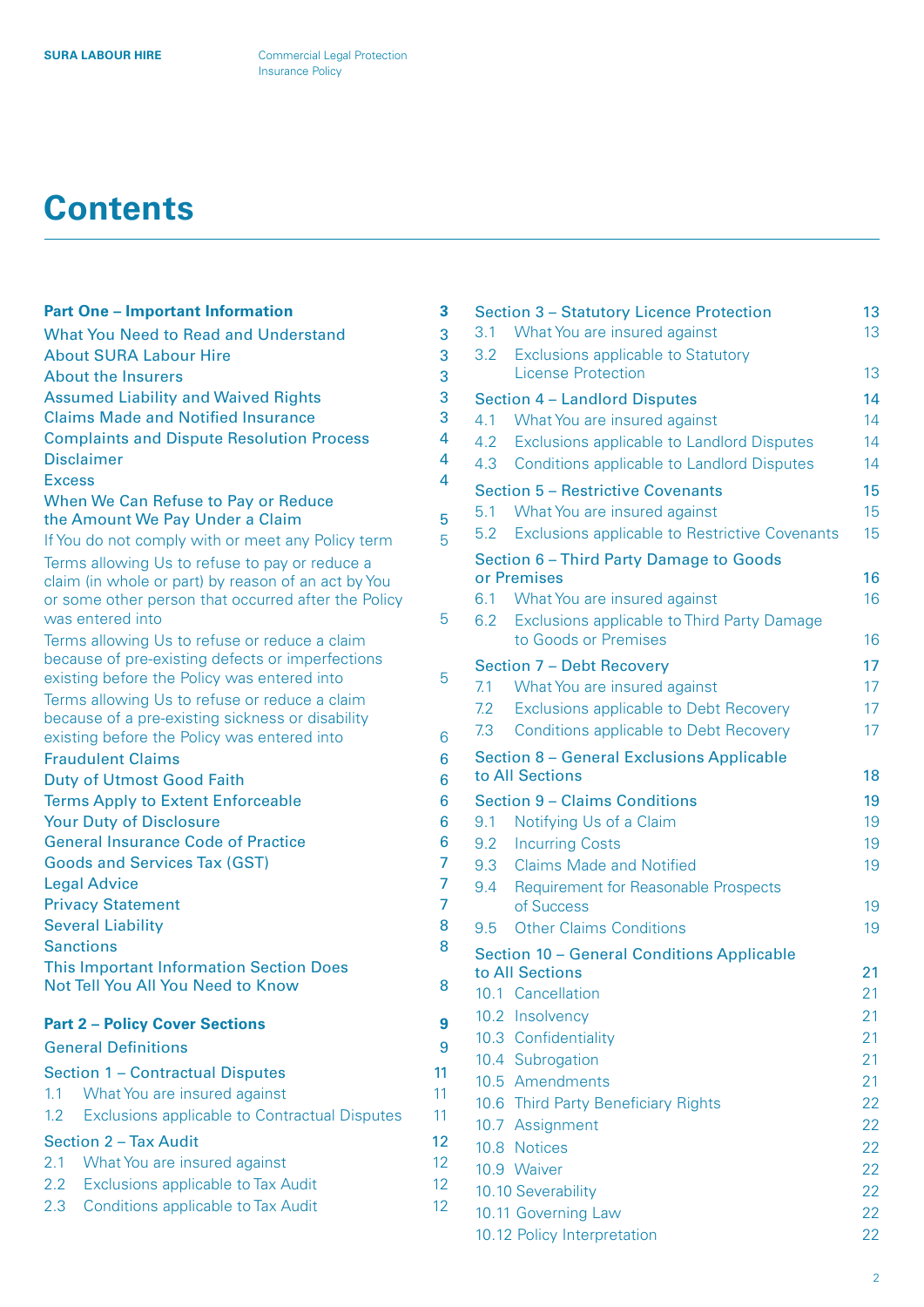# <span id="page-2-0"></span>**Part One – Important Information**

#### **What You Need to Read and Understand**

This document contains:

- this Part 1 Important Information section which contains certain important notices, terms and other information;
- Part 2 Policy Cover Sections which sets out the Sections of cover this insurance can provide (subject to eligibility) and the other standard terms and conditions which will apply to the covers (including any applicable limits and exclusions). It includes General Definitions which set out the special meaning We give to certain words used in the Policy. Other words may be specially defined in a Policy Section, term or condition.

If We issue You with a Policy, You will be given a Schedule. The Schedule sets out certain additional terms applicable to the Policy and other matters specific to You such as the cover You have been issued and the Policy Limits.

The Schedule must be read together with this document and any other documents We agree with You will form part of the Policy that We issue. Where We agree, documents other than this document and the Schedule will form part of the Policy, any such documents will be dated and will include a statement identifying them as part of the Policy.

Together they form the Policy/contract with Us. These are all important documents and should be carefully read together and kept in a safe place for future reference.

#### **About SURA Labour Hire**

SURA Labour Hire Pty Ltd ABN 67 604 373 088 (SURA Labour Hire) is an authorised representative (AR No. 1000385) of SURA Pty Ltd ABN 68 115 672 350 AFSL 294 313 and has developed this Commercial Legal Protection Insurance Policy which is underwritten by the Insurer(s) referred to below.

SURA Labour Hire has an authority from the Insurer to issue, arrange, enter into, vary and dispose of the Policy and this insurance on the Insurer's behalf. This means when providing any financial service in relation to the Policy SURA Labour Hire acts as an agent for the Insurer and not for You.

#### Our contact details are:

Level 14, 141 Walker Street North Sydney, NSW 2060 PO Box 1813 North Sydney, NSW 2059 Telephone: (02) 9930 9500

#### **About the Insurers**

This insurance is underwritten by Certain Underwriters at Lloyd's (referred to as Insurer(s), We, Our and Us).

Lloyd's and Lloyd's Underwriters have been involved in the insurance of Australian risks for over 150 years. Lloyd's Underwriters are authorised to carry on general insurance business under the Insurance Act 1973 (Cth).

You can obtain further details of the syndicate numbers and the proportions of this insurance for which each of the Lloyd's Underwriters is liable by requesting them from Us. In the event of loss, each Lloyd's Underwriter (and their Executors and Administrators) is only liable for their own share of the loss. Refer to the Several Liability notice for more information on the specified Lloyd's Underwriter's liability.

You should contact SURA Labour Hire in the first instance in relation to this insurance.

#### Lloyd's contact details are:

Lloyd's Australia Limited Level 16, Suite 1603, 1 Macquarie Place, Sydney NSW 2000 Telephone: (02) 8298 0783 Facsimile: (02) 8298 0788

#### **Assumed Liability and Waived Rights**

If You have entered into an agreement with another party:

- where You are assuming a greater liability than would apply had You not entered into that agreement; or
- which prevents You from taking a recovery action for indemnity or contribution from that party,

it may adversely affect Your rights to cover under the Policy.

See "When We Can Refuse to Pay or Reduce the Amount We Pay Under a Claim" for further information.

#### **Claims Made and Notified Insurance**

Your Commercial Legal Protection Insurance Policy is issued on a claims made and notified basis. This means that the Policy responds:

a) to claims first made against You during the Period of Insurance and notified to Us during that Period of Insurance, providing that You were not aware at any time prior to the Policy inception of circumstances which would have put a reasonable person in Your position on notice that a claim might be made against You; and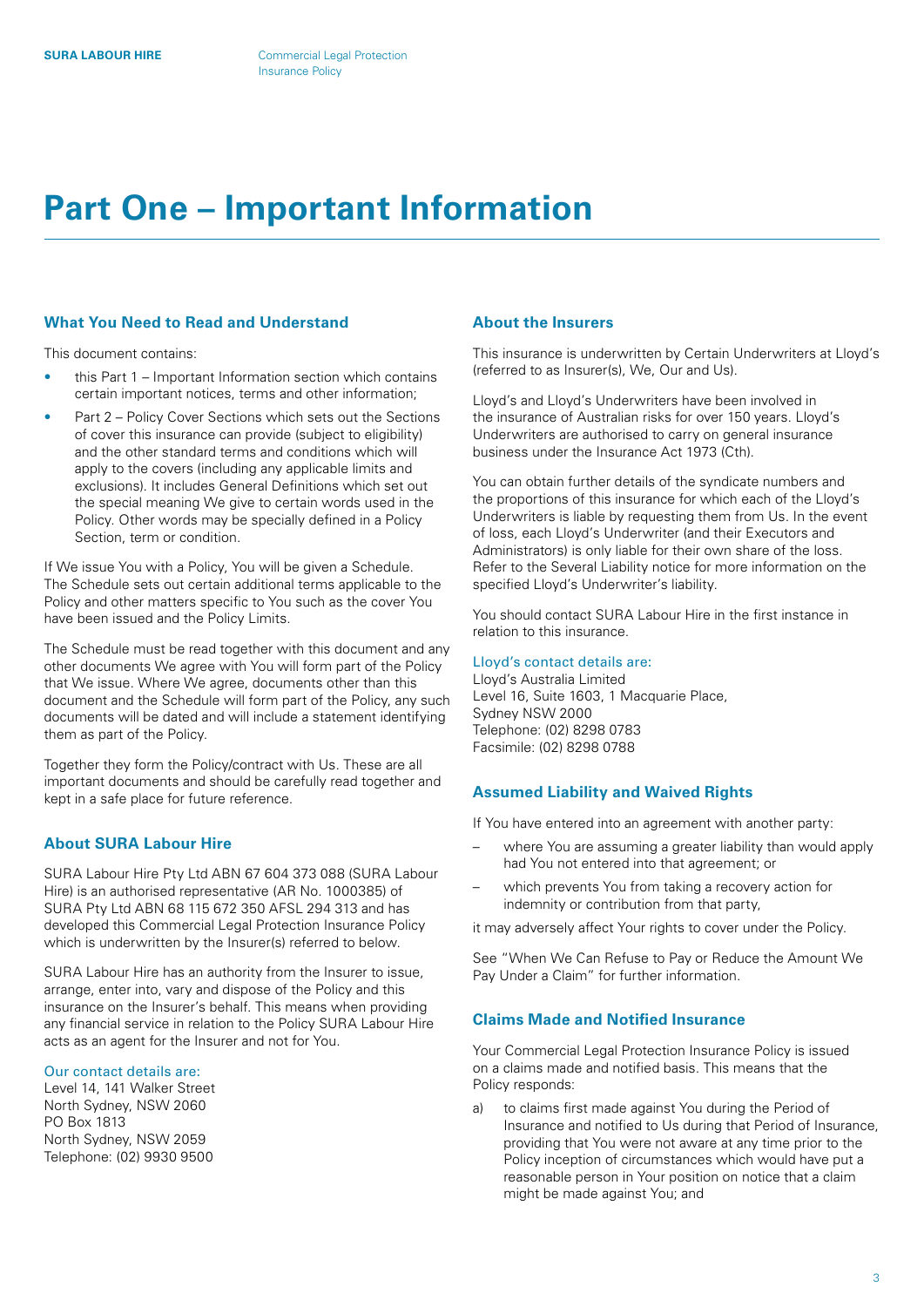<span id="page-3-0"></span>b) pursuant to section 40 sub-section 3 of the Insurance Contracts Act 1984 (Cth), which states: "*where the insured gave notice in writing to the insurer of facts that might give rise to a claim against the insured as soon as was reasonably practicable after the insured became aware of those facts but before the insurance cover provided by the contract expired, the insurer is not relieved of liability under the contract in respect of the claim, when made, by reason only that it was made after the expiration of the period of insurance cover provided by the contract*".

When the Policy expires, no new notification can be made on the expired Policy even though the event giving rise to the claim against You may have occurred during the Period of Insurance. You will not be entitled to indemnity under Your new Policy in respect of any claim arising out of circumstances of which You were aware at any time prior to Policy inception that would have put a reasonable person in Your position on notice that a claim might be made against You.

#### **Complaints and Dispute Resolution Process**

If You have any concerns or wish to make a complaint in relation to the Policy, Our services or Your insurance claim, please let Us know and We will attempt to resolve Your concerns in accordance with Our Internal Dispute Resolution procedure. Please contact SURA Labour Hire in the first instance:

Complaints Officer SURA Labour Hire Level 14, 141 Walker Street North Sydney NSW 2060 Telephone: (02) 9930 9500 Email: [IDR@SURA.com.au](mailto:IDR%40SURA.com.au?subject=)

We will acknowledge receipt of Your complaint and do Our utmost to resolve the complaint to Your satisfaction within 10 business days.

If We cannot resolve Your complaint to Your satisfaction, We will escalate Your matter to Lloyd's Australia who will determine whether it will be reviewed by their office or the Lloyd's UK Complaints team. Lloyd's contact details are:

#### Lloyd's Australia Limited

Suite 1603, Level 16, 1 Macquarie Place Sydney NSW 2000 Telephone: (02) 8298 0783 Email: [idraustralia@lloyds.com](mailto:idraustralia%40lloyds.com?subject=)

A final decision will be provided to You within 30 calendar days of the date on which You first made the complaint unless certain exceptions apply.

You may refer Your complaint to the Australian Financial Complaints Authority (AFCA), if Your complaint is not resolved to Your satisfaction within 30 calendar days of the date on which You first made the complaint or at any time. AFCA can be contacted as follows:

#### Australian Financial Complaints Authority

GPO Box 3, Melbourne VIC 3001 Telephone: 1800 931 678 Email: info@afca.org.au Website: [www.afca.org.au](http://www.afca.org.au)

Your complaint must be referred to AFCA within 2 years of the final decision, unless AFCA considers special circumstances apply. If Your complaint is not eligible for consideration by AFCA, You may be referred to the Financial Ombudsman Service (UK) or You can seek independent legal advice. You can also access any other external dispute resolution or other options that may be available to You.

The Insurers accepting this insurance agree that:

- a) if a dispute arises under the Policy, the Policy will be subject to Australian law and practice and the Insurers will submit to the jurisdiction of any competent Court in the Commonwealth of Australia;
- b) any summons notice or process to be served upon the Insurers may be served upon:

Lloyd's Underwriters' General Representative in Australia Suite 1603, Level 16, 1 Macquarie Place Sydney NSW 2000

who has authority to accept service on the Insurers' behalf;

c) if a suit is instituted against any of the Insurers, all Insurers participating in the Policy will abide by the final decision of such Court or any competent Appellate Court.

In the event of a claim arising under the Policy immediate notice should be given to SURA Labour Hire.

#### **Disclaimer**

When You enter into this Policy You confirm and warrant that You have read the Policy documents provided to You.

#### **Excess**

If You make a claim under the Policy, You may be required to pay one or more Excesses. The descriptions of these Excesses and the circumstances in which they are applied are explained in this document, the Policy Schedule and other documents forming the Policy.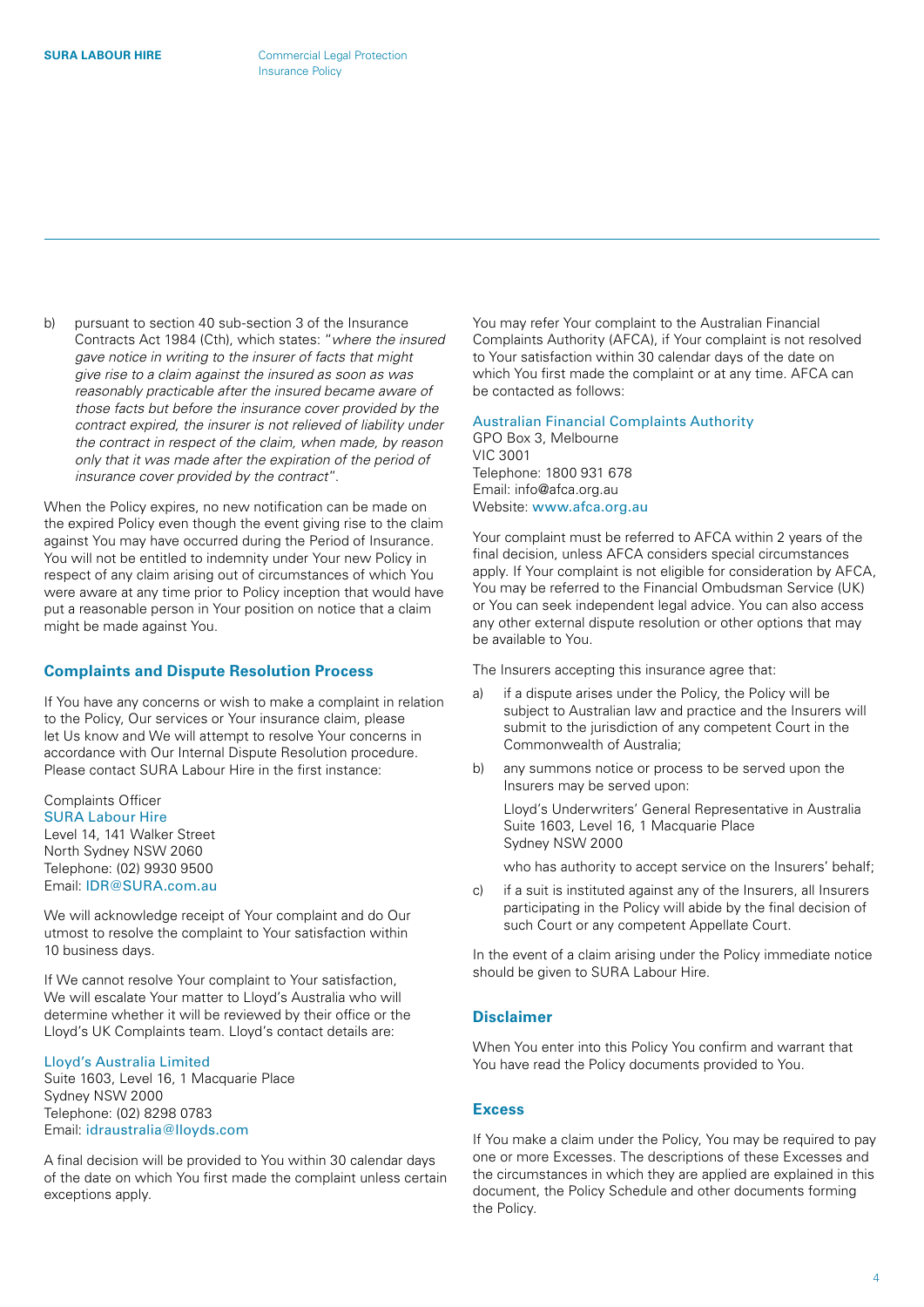#### <span id="page-4-0"></span>**When We Can Refuse to Pay or Reduce the Amount We Pay Under a Claim**

We may refuse to pay or reduce the amount We pay under a claim to the extent permitted by law.

The situations in which We may refuse to pay or reduce the amount We pay under a claim under the Policy include (but are not limited to):

- a) when You apply for cover (this includes new business, variations and renewals) and You do not comply with Your obligations regarding pre contractual disclosures and representations to Us under the Insurance Contracts Act 1984 (Cth) (including where applicable the Duty of Disclosure – see "Your Duty of Disclosure" below);
- b) if You do not comply with or meet a term or condition (including where an exclusion applies or other limitation) of the Policy (All referred to as "terms" when used below) – See "If You do not comply with or meet any Policy term" below for more detail;
- c) if You make a fraudulent claim See "Fraudulent Claims" below; or
- d) where You have not or are not acting in accordance with Your duty of utmost good faith under the Insurance Contracts Act 1984 (Cth) – See "Duty of Utmost Good Faith" below.

The amount of any claim entitlement can also be affected and/or reduced by any limits (including any time limits) or Excess(es) that apply and recoveries You or We might make relevant to a loss.

#### **If You do not comply with or meet any Policy term**

We will only rely on any rights We have regarding the operation of or breach of a term of the Policy to the extent permitted by law (including Our right to refuse or reduce a claim noted above). We provide some key examples below. You need to seek Your own advice regarding all relevant legal rights You may have.

#### **Terms allowing Us to refuse to pay or reduce a claim (in whole or part) by reason of an act by You or some other person that occurred after the Policy was entered into**

Subject to Our rights in relation to Fraudulent Claims explained below, by reason of section 54 of the Insurance Contracts Act 1984 (Cth), where the effect of the Policy (this includes all terms or conditions, including any exclusion or other limitation) is to allow Us to refuse to pay or reduce a claim (in whole or part) by reason of an act by You or some other person that occurred after the Policy was entered into, We will exercise Our rights under the Policy as explained below (Refer to the Insurance Contracts Act 1984 (Cth) for full details).

Under section 54, an "act" by You or some other person includes an omission and inaction and an act or omission that has the effect of altering the state or condition of the subject-matter of the Policy or of allowing the state or condition of that subject-matter to alter.

#### **How We exercise Our rights where section 54 applies (unless there is a Fraudulent Claim)**

- Where:
	- the act was necessary to protect the safety of a person or to preserve property;
	- it was not reasonably possible for You or the other person not to do the act; or
	- You prove no part of the loss that gave rise to the claim was caused by the act,

We will not refuse to pay or reduce the claim by reason only of that act.

- Where the act:
	- could not reasonably be regarded as being capable of causing or contributing to a loss in respect of which insurance cover is provided by the Policy; or
	- could reasonably be regarded as being capable of causing or contributing to a loss in respect of which insurance cover is provided by the Policy but You prove that some part of the loss that gave rise to the claim was not caused by the act, We may not refuse to pay the claim, so far as it concerns that part of the loss but,

We can reduce Our liability in respect of the claim by an amount that fairly represents the extent to which Our interests were prejudiced as a result of that act.

Otherwise, where the act could reasonably be regarded as being capable of causing or contributing to a loss in respect of which insurance cover is provided by the Policy, We may refuse to pay the claim.

#### **Terms allowing Us to refuse or reduce a claim because of pre-existing defects or imperfections existing before the Policy was entered into**

Only where section 46 of the Insurance Contracts Act 1984 (Cth) is applicable to the Policy:

- where a claim is made in respect of a loss that occurred as a result, in whole or in part, of a defect or imperfection in a thing; and
- at the time when the contract was entered into You were not aware of, and a reasonable person in the circumstances could not be expected to have been aware of, the defect or imperfection,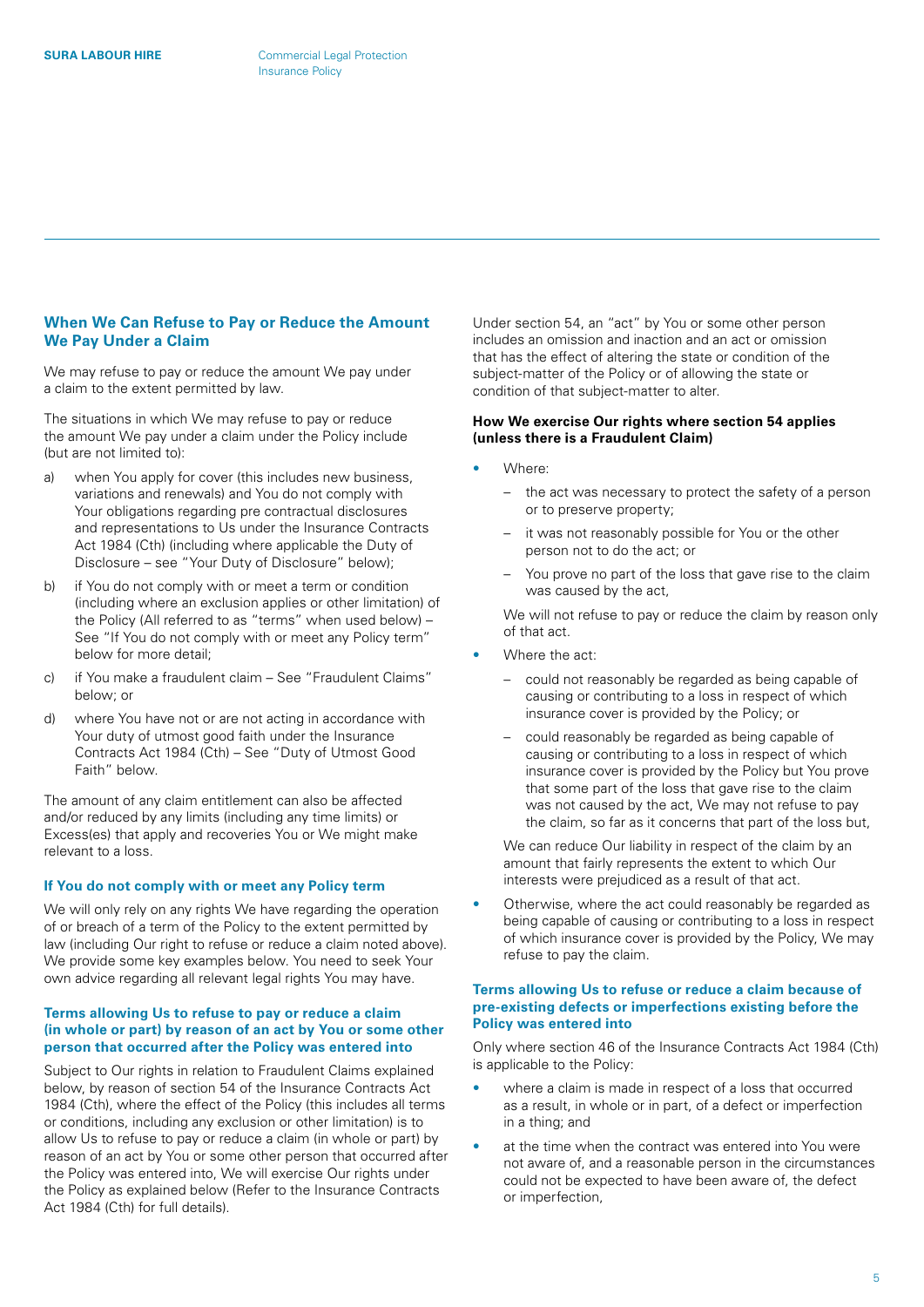<span id="page-5-0"></span>We may not rely on any provision included in the Policy that has the effect of limiting or excluding Our liability under the contract by reference to the condition, at a time before the Policy was entered into, of the thing. This does not apply if the Policy is in an excluded class to which section 46 does not apply. (Refer to the Insurance Contracts Act 1984 (Cth) for full details).

#### **Terms allowing Us to refuse or reduce a claim because of a pre-existing sickness or disability existing before the Policy was entered into**

Only where section 47 of the Insurance Contracts Act 1984 (Cth) is applicable to the Policy:

- where a claim under the Policy is made in respect of a loss that occurred as a result, in whole or in part, of a sickness or disability to which a person was subject or had at any time been subject; and
- where, at the time when the contract was entered into, You were not aware of, and a reasonable person in the circumstances could not be expected to have been aware of, the sickness or disability,

We may not rely on a provision included in the Policy that has the effect of limiting or excluding our liability under the Policy by reference to the sickness or disability to which You were subject at a time before the Policy was entered into. (Refer to the Insurance Contracts Act 1984 (Cth) for full details).

#### **Fraudulent Claims**

In all cases, where a claim is made fraudulently under:

- the Policy; or
- the Insurance Contracts Act 1984 (Cth) against Us by a person who is not You,

We may refuse payment of the claim to the extent permitted by law. Under section 56(2) of the Insurance Contracts Act 1984 (Cth) a court may, if only a minimal or insignificant part of the claim is made fraudulently and non-payment of the remainder of the claim would be harsh and unfair, order Us to pay, in relation to the claim, such amount (if any) as is just and equitable in the circumstances. (Refer to the Insurance Contracts Act 1984 (Cth) for full details).

#### **Duty of Utmost Good Faith**

- Section 13 of the Insurance Contracts Act 1984 (Cth) requires each party to the Policy to act towards the other party, in respect of any matter arising under or in relation to it, with the utmost good faith.
- Section 14 of the Insurance Contracts Act 1984 (Cth) provides that if reliance by a party to the Policy on a provision of the Policy would be to fail to act with the utmost good faith, the party may not rely on the provision.

### Before You enter into an insurance contract, You have a duty

**Your Duty of Disclosure**

to tell Us of anything that You know, or could reasonably be expected to know, may affect Our decision to insure You and on what terms. You have this duty until We agree to insure You.

You have the same duty before You renew, extend, vary, or reinstate an insurance contract.

A term (or part of a term) of the Policy will be applied to the

You do not need to tell Us anything that:

**Terms Apply to Extent Enforceable**

extent is not unenforceable under relevant law.

- reduces the risk We insure You for;
- is of common knowledge;
- We know or should know as an insurer; or
- We waive Your duty to tell Us about.

#### **If You do not tell Us something**

If You do not tell Us anything You are required to, We may cancel Your contract or reduce the amount We will pay You if You make a claim, or both.

If Your failure to tell Us is fraudulent, We may refuse to pay a claim and treat the contract as if it never existed.

#### **General Insurance Code of Practice**

The Insurance Council of Australia Limited has developed the General Insurance Code of Practice ("the Code"), which is a voluntary self-regulatory code. The Code aims to raise the standards of practice and service in the insurance industry.

Lloyd's has adopted the Code on terms agreed with the Insurance Council of Australia. For further information on the Code, please visit [www.codeofpractice.com.au](http://www.codeofpractice.com.au)

The Code Governance Committee (CGC) is an independent body that monitors and enforces insurers' compliance with the Code. For more information on the Code Governance Committee (CGC) go to <https://insurancecode.org.au>

(Refer to the Insurance Contracts Act 1984 (Cth) for full details).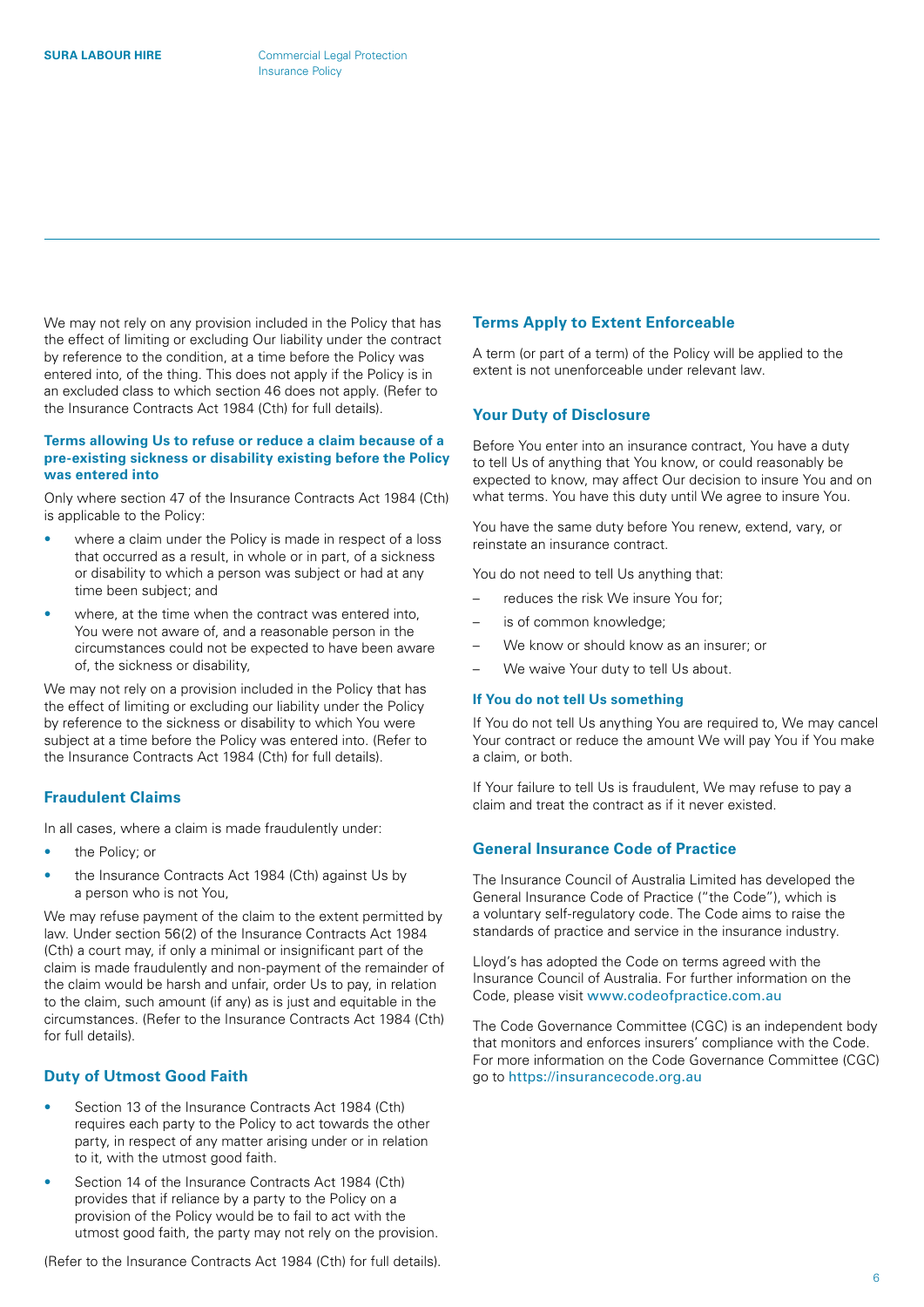#### <span id="page-6-0"></span>**Goods and Services Tax (GST)**

The amount payable by You for the Policy includes an amount for GST.

When We pay a claim, Your GST status will determine the amount We pay.

The amount that We are liable to pay under the Policy will be reduced by the amount of any Input Tax Credit (ITC) that You are or may be entitled to claim for the supply of goods or services covered by that payment.

You must advise Us of Your correct Australian Business Number (ABN) and Taxable Percentage. Taxable Percentage is Your entitlement to an ITC on Your premium as a percentage of the total GST on that premium. Any GST liability arising from Your incorrect advice is payable by You.

Where the settlement of a claim is less than the applicable Policy Limits or the other limits applicable to the Policy, We will only pay the GST (less Your ITC) applicable to the settlement. This means that if these amounts are not sufficient to cover the whole claim, We will only pay the GST relating to Our share of the settlement for the whole claim.

We will pay the claim by reference to the GST exclusive amount of any supply made by any business of Yours which is relevant to the claim.

GST and ITC have the same meaning as given to those words or expressions in A New Tax System (Goods and Services Tax) Act 1999 (Cth) and related or similar legislation, including any amendments to, delegated legislation thereof, or successor legislation (as applicable).

#### **Legal Advice**

You can email the legal advice service provider Sparke Helmore Lawyers, via [legal.advice@sparke.com.au](mailto:legal.advice%40sparke.com.au?subject=), for free legal advice on any problem related to Your Core Business Activities conducted within the Territorial Limits. The advice available is limited to the law and practice of Australia.

#### **Privacy Statement**

In this Privacy Statement the use of "We", "Our" or "Us" means SURA Labour Hire and the Insurers unless specified otherwise.

In this Privacy Statement the use of personal information includes sensitive information.

We are committed to protecting the privacy of the personal information that You provide to Us.

The Privacy Act 1988 contains the Australian Privacy Principles which require Us to tell You that We collect, handle, store and disclose Your personal and sensitive information for the specific purpose of:

- a) deciding whether to issue a Policy,
- b) determining the terms and conditions of the Policy,
- c) compiling data to help develop and identify other products and services that may interest clients, and
- d) handling claims.

Personal information is information or an opinion about an identified individual, or an individual who is reasonably identifiable:

- a) whether the information or opinion is true or not;
- b) whether the information or opinion is recorded in a material form or not.

Sensitive information includes, amongst other things, information about an individual's racial or ethnic origin, political opinions, membership of a political organisation, religious beliefs or affiliations, philosophical beliefs, membership of a professional or trade association, membership of a trade union, sexual orientation or practices, criminal record, health information about an individual, genetic information, biometric information or templates.

You have given Us Your consent to collect, use and disclose Your personal information in order to provide You with the relevant services and/or products.

When You give Us personal information about other individuals, We rely on You to have made or make the individual aware that You will or may provide their personal information to Us and the types of other parties and service providers We may provide it to, the relevant purposes We and the other parties and service providers will use it for, and how they can access it. If You have not done or will not do either of these things, You must tell Us before You provide the relevant personal information to Us.

We will protect Your information using physical, technical, and administrative security measures to reduce the risks of loss, misuse, unauthorised access, disclosure and alteration. Some of the safeguards that We use are firewalls and data encryption, physical access controls to Our data centres, and information access authorisation controls.

We disclose personal information to other parties and service providers whom We believe are necessary to assist Us and them in providing the relevant services and/or products. For example, in handling claims, We may have to disclose Your personal information to other parties and service providers such as Our claim management partner, other insurers, reinsurers, loss adjusters, external claims data collectors, investigators and agents, facilitators, assessors or other parties as required by law. We will limit the use and disclosure of any personal information provided by Us to them to the specific purpose for which We supplied it.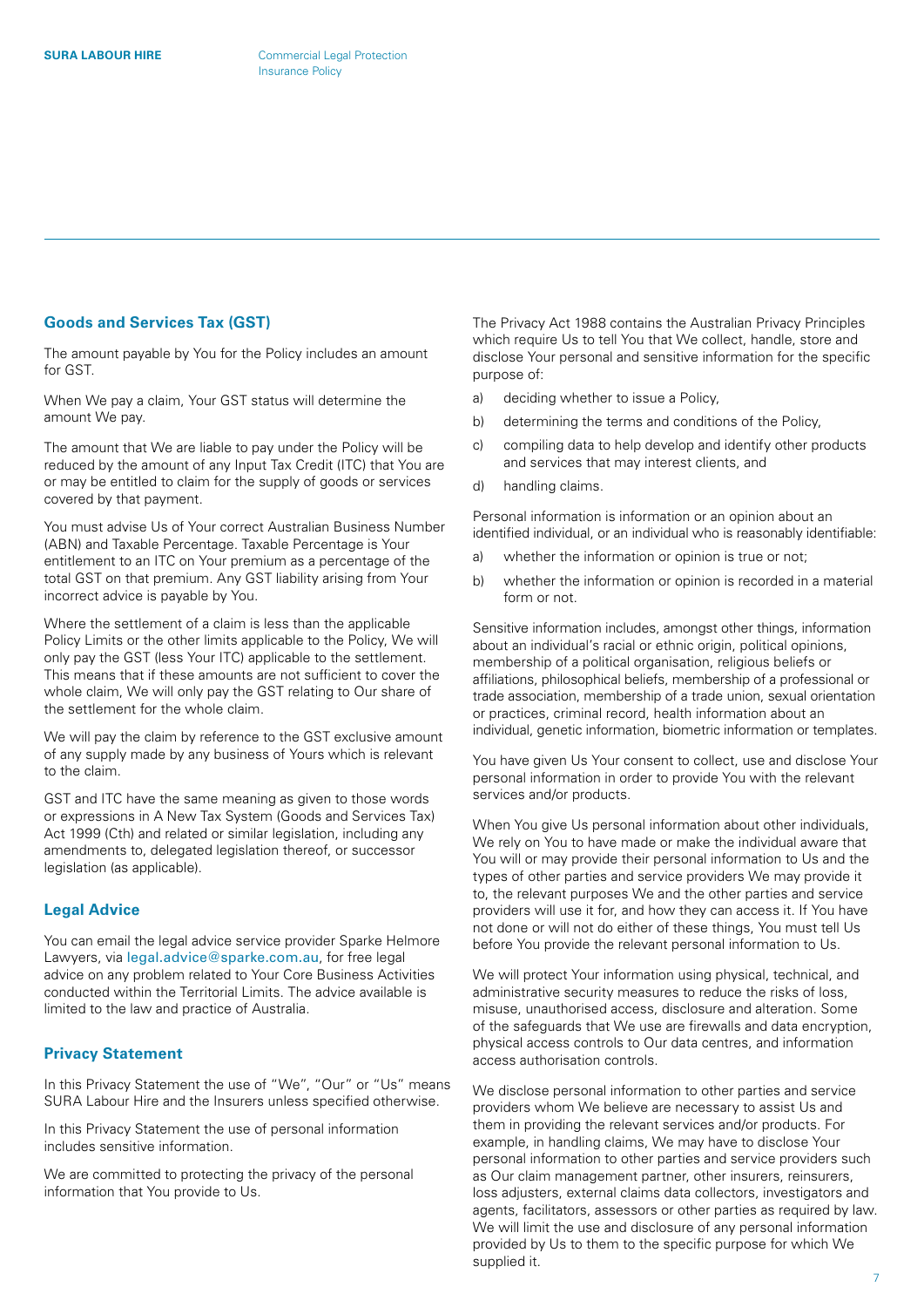<span id="page-7-0"></span>We may disclose Your personal information to Our insurers. reinsurers, related entities and service providers overseas where it is reasonably necessary for, or directly related to, the functions, services or activities We provide to You. When We transfer Your information to other countries, including countries which may not have data protection laws that provide the same level of protection that exists in Australia, We will protect the information as described in this Privacy Policy.

If You do not provide the personal information requested and/or do not provide Us with Your consent to the use and disclosure of Your personal information as set out in this Privacy Statement, Your insurance application may not be accepted, or We may not be able to administer the Policy, or You may be in breach of Your duty of disclosure, the consequences of which are set out under the heading Duty of Disclosure in this document.

We will notify You as soon as possible if Your personal information is involved in a data breach that is likely to result in serious harm to You.

If You would like a copy of Our Privacy Policies, would like to seek access to or correct Your personal information, opt out of receiving materials We send, complain about a breach of Your privacy or You have any query on how Your personal information is collected, stored or used, or any other query relating to Our handling of Your personal information, please contact Us.

#### **Several Liability**

The liability of an Insurer under this contract is several and not joint with other Insurers party to the Policy. An Insurer is liable only for the proportion of liability it has underwritten. An Insurer is not jointly liable for the proportion of liability underwritten by any other Insurer. Nor is an Insurer otherwise responsible for any liability of any other Insurer that may underwrite the Policy.

The proportion of liability under the Policy underwritten by an Insurer (or, in the case of a Lloyd's syndicate, the total of the proportions underwritten by all the Lloyd's Underwriters of the syndicate taken together) is shown in the Schedule.

In the case of a Lloyd's syndicate, each Lloyd's Underwriter of the syndicate (rather than the syndicate itself) is an Insurer.

Each Lloyd's Underwriter has underwritten a proportion of the total shown for the syndicate (that total itself being the total of the proportions underwritten by all the Lloyd's Underwriters of the syndicate taken together). The liability of each Lloyd's Underwriter of the syndicate is several and not joint with any other Lloyd's Underwriter.

A Lloyd's Underwriter is liable only for that Lloyd's Underwriter's proportion.

A Lloyd's Underwriter is not jointly liable for any other Lloyd's Underwriter's proportion. Nor is any Lloyd's Underwriter otherwise responsible for any liability of any other Insurer that may underwrite this contract. The business address of each Lloyd's Underwriter is Lloyd's, One Lime Street, London EC3M 7HA. The identity of each Lloyd's Underwriter of a Lloyd's syndicate and their respective proportion may be obtained by writing to Market Services, Lloyd's, at the above address.

Although reference is made at various parts in this clause to "this contract" in the singular, where the circumstances so require this should be read as a reference to contracts in the plural.

The Insurers bind themselves each and for their own part and not one for another.

Each Insurer's liability under the Policy shall not exceed that percentage or amount of the risk shown against that Insurer's name.

#### **Sanctions**

We shall not provide cover and We shall not be liable to pay any claim or provide any benefit under the Policy to the extent that the provision of such cover, payment of such claim or provision of such benefit would expose Us, Our parent company or Our ultimate controlling entity to any sanction, prohibition or restriction under United Nations resolutions or the trade or economic sanctions, laws or regulations of the European Union, the Commonwealth of Australia, United Kingdom or the United States of America.

#### **This Important Information Section Does Not Tell You All You Need to Know**

The Important Information Section only provides some important information to be aware of. You must read the Policy for details of what Your and the Insurer's rights and obligations are under this insurance.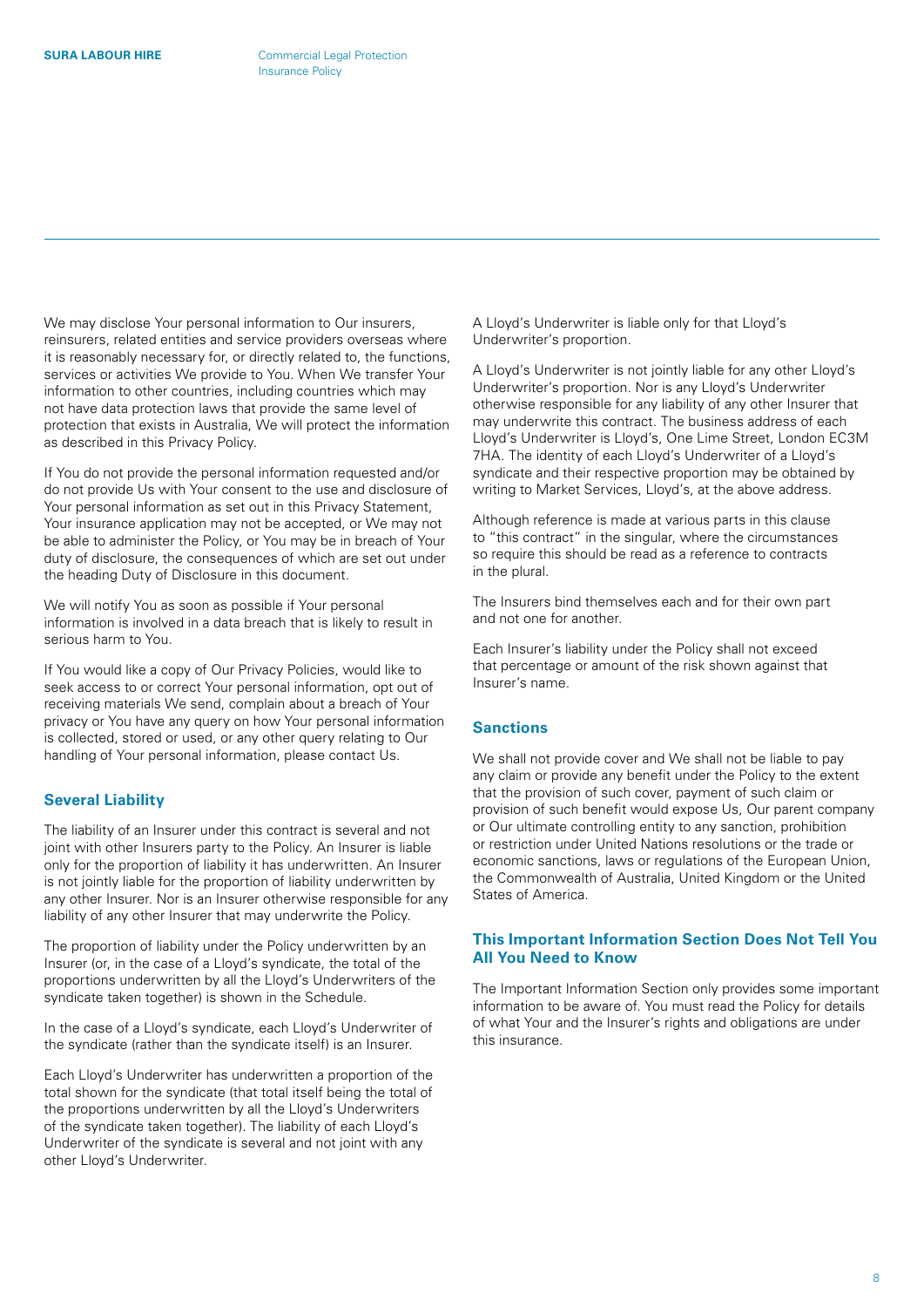# <span id="page-8-0"></span>**Part 2 – Policy Cover Sections**

#### **General Definitions**

Some key words and terms used in the Policy have a special meaning that appear below when the word starts with a capital letter in this document. Other words may be specially defined to have a meaning when used in relation to a Policy section, term or condition.

**Aggregate Claims Limit** means the amount specified as the "Aggregate Claims Limit" in the Schedule being the maximum amount We will pay to You for all Claims notified under the Policy in the Period of Insurance.

**Any One Claim** means all Claims or possible Claims arising from the same originating cause, event or circumstance(s), which will be treated as a single Claim for the purposes of the Policy.

**Applicable Law** means, with respect to any Person, property, transaction, event or other matter, any law, rule, statute, regulation, order, judgment, decree, treaty or other requirement having the force of law (collectively the "Law") relating or applicable to such Person, property, transaction, event or matter and includes any interpretation, bulletins, circular letters, guidelines, instruments, provisions, notices and policy statements published or issued in respect of any such Law by any Person having jurisdiction over the Law, or charged with its administration or interpretation and also shall include any economic and trade sanctions, anti-bribery laws and personal data laws and regulations.

**Appointed Professional** means any legal advisor, financial advisor or other professional advisor or third-party Person appointed by the Claims Manager to act on Your behalf.

**ATO** means the Australian Taxation Office or appropriate government authority charged with the administration of Tax Legislation.

**Business Premises** means the premises from which You conduct and/or undertake Your Core Business Activities.

**Claim** means a claim under the Policy related to a Dispute which is made by or against You during the Period of Insurance, and communicated to Us during the Period of Insurance in accordance with 9. Claims Conditions clause 9.3 "Claims Made and Notified".

**Claim Amount** means the amount of indemnity being claimed by You from Us for a Claim.

**Claims Manager** means the Person named as 'Claims Manager' in the Schedule.

**Communicable Disease** means any infectious, communicable, or contagious disease, and any mutation or variation thereof, which:

- a) can be caused by any substance or agent including, but not limited to, a virus, bacterium, parasite, microorganism or any other pathogen (whether living or not); and
- b) can be transmitted from organism to organism regardless of the method of transmission including, but not limited to, by direct or indirect airborne transmission; bodily fluid transmission; transmission from or to any surface or object, solid, liquid or gas.

For the avoidance of doubt Communicable Disease includes (but is not limited to) SARS-CoV-2 (COVID-19) and any mutation or variation thereof.

**Computer Virus** means a set of corrupting, harmful or otherwise unauthorised instructions or code including a set of maliciously introduced unauthorised instructions or code, programmatic or otherwise, that propagate themselves through a computer system or network of whatsoever nature, including 'Trojan Horses', 'worms' and 'time or logic bombs'.

#### **Construction Services** means:

- a) the design, construction or erection of buildings, spas and swimming pools;
- b) alterations, additions, extensions, refurbishment, repairs, replacement, reinstatement conversion or demolition of pre-existing buildings or structures; or
- c) landscaping.

Provided that this definition does not apply where Your Core Business Activities include the temporary placement of employees, independent contractors, apprentices and/or trainees with third parties for the provision of on-hired services in connection with any Construction Services.

**Core Business Activities** means the principal areas or activities specified in the Schedule.

**Court or Tribunal** means a court, tribunal or other Statutory Body within the Commonwealth of Australia and its external territories that has jurisdiction in respect of the Applicable Laws.

**Debt Recovery Professional** means the Person named as 'Debt Recovery Professional' in the Schedule.

**Dispute** means any civil legal proceeding or action in a Court or Tribunal either commenced by You or commenced against You by an Opponent which relates to Your Core Business Activities and which falls within one of the Sections of cover which is shown as being insured in the Schedule.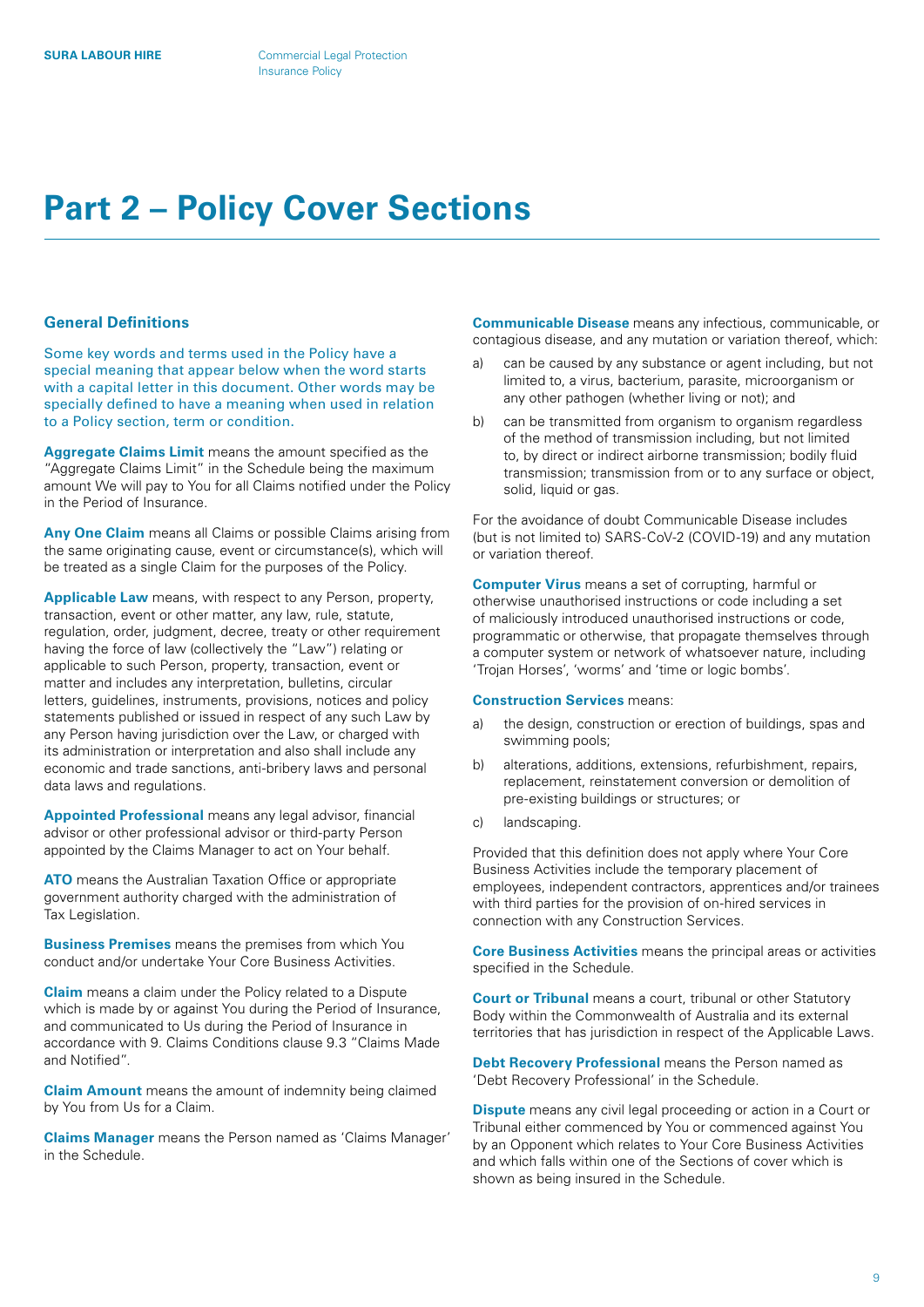**Electronic Data** means facts, concepts and information converted to a form useable for communications, interpretation or processing by electronic and electromechanical data processing or electronically controlled equipment and includes programmes, software and other coded instructions for the processing and manipulation of data or the direction and manipulation of such equipment.

**Excess** means the agreed amount specified in the Schedule that You are required to pay towards a Claim in respect of each Claim. Any applicable Excess will be advised to You before You agree to enter into a Policy with Us.

**GST** means goods and services tax.

**Opponent** means any third-party Person who You are engaged in a Dispute with.

**Opponent's Costs** means the legal fees and disbursements of an Opponent arising from a Dispute which are either:

- a) ordered by a Court or Tribunal to be paid by You to an Opponent; or
- b) agreed by the Claims Manager in a negotiated settlement with an Opponent as payable by You to an Opponent.

**Person** means any individual, corporation, partnership, joint venture, trust, limited liability company, unincorporated organisation or other legal entity.

**Policy** means this document (except to the extent part of it is expressly excluded), the Schedule and any other documents We agree with You will form part of the Policy that We issue. Together they form Your contract with Us. These are all important documents and should be carefully read together and kept in a safe place for future reference.

**Policy Limits** means the maximum amounts We will pay under the Policy, as stated in the Schedule in respect of Any One Claim, and for all Claims notified to Us in the Period of Insurance, the Aggregate Claims Limit.

**Period of Insurance** means the period specified in the Schedule unless the Policy ends earlier in accordance with its terms or law, in which case the Period of Insurance ends at that earlier time.

**Positive Outcome** means a financial outcome that is more favourable to You as a consequence of the continuance of any proceedings after We determine (acting reasonably) there were no Reasonable Prospects having regard to the offers that were made before that determination and the costs incurred before and after that determination.

**Reasonable Prospects** means it is more probable than not that the determination of the Dispute at a final hearing will:

- a) in respect of a Dispute brought against You, result in You obtaining a better outcome than the compensation or remedy sought by the Opponent;
- b) in respect of a Dispute brought by You, result in You obtaining a better outcome than has been offered to You by the Opponent;
- c) in respect of an appeal, it is more probable than not that You will on appeal obtain a more favourable outcome than the judgement or decision appealed; or
- d) in respect of a Claim under Section 3: Statutory Licence Protection it is more probable than not that You will overturn the suspension, revocation or amendment of the Statutory Licence.

**Relating To** means relating to, in connection with, arising under, arising out of, arising from, as a result of, resulting from, as a consequence of, attributable to, contributed to by, caused by, or involving.

**Schedule** means the schedule to the Policy showing details of the cover You have been issued for the applicable Period of Insurance.

**Significant Financial Loss** means \$5,000 (five thousand dollars).

**Statutory Body** means a government department, agency or body, and judicial officers appointed by any government charged with the administration of, investigation into, or compliance with Applicable Law in the Territorial Limits.

**Statutory Licence** means a licence granted to You by the government, a Statutory Body, or a local authority which is utilised by You to conduct Your Core Business Activities.

**Tax Legislation** means any Australian Commonwealth legislation which imposes obligations in relation to income tax, GST or fringe benefits tax.

**Territorial Limits** means the Commonwealth of Australia, including its external territories and all Australian States and Territories.

**Us/We/Our/Insurer** means Certain Underwriters at Lloyd's acting through their agent SURA Labour Hire.

**You/Your** means the Persons named as the 'Insured' in the Schedule.

**Your Costs** means the reasonable legal and professional fees and disbursements for an Appointed Professional incurred on Your behalf in the course of pursuing or defending a Claim which are payable by You to the Appointed Professional.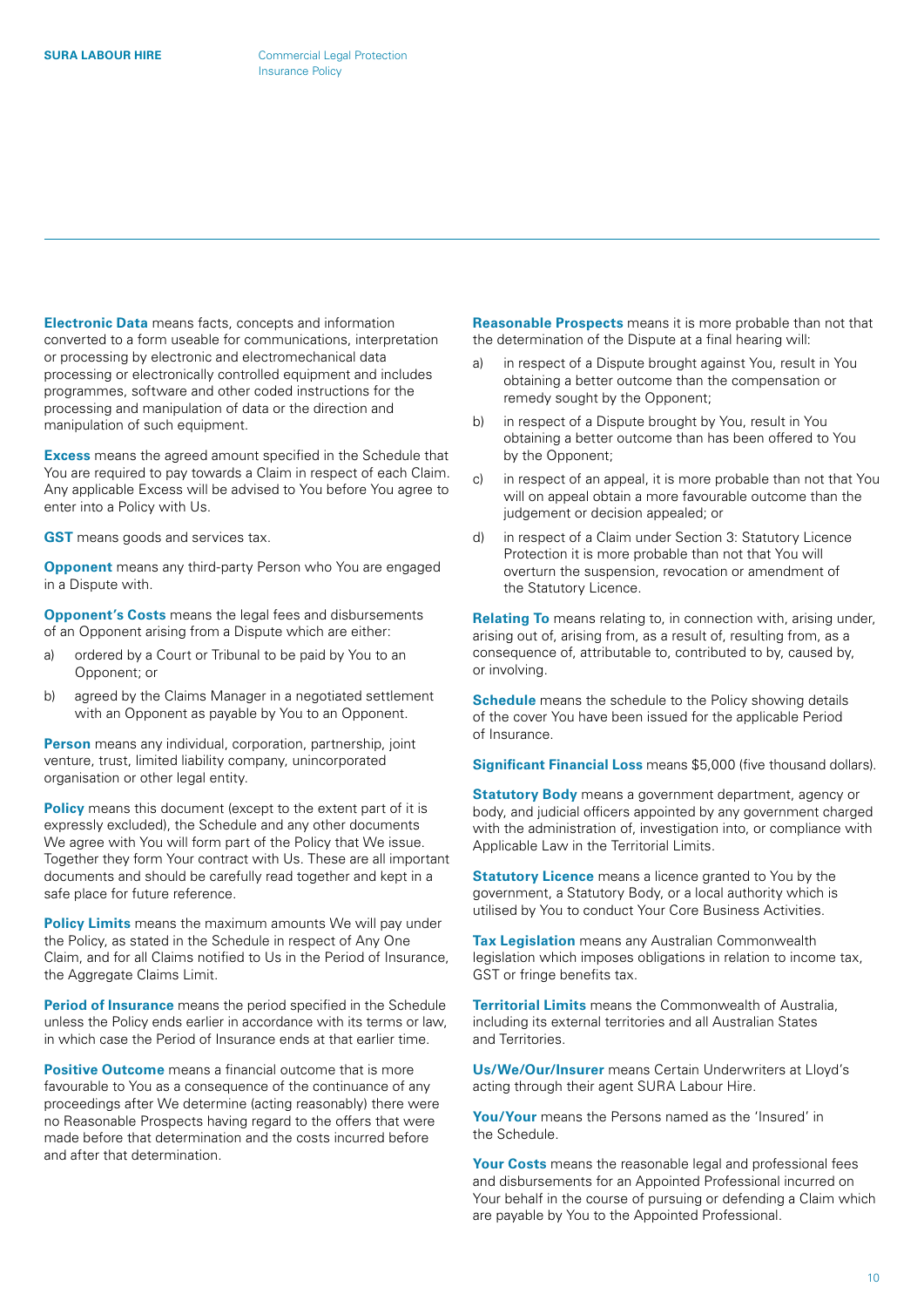### <span id="page-10-0"></span>**Section 1 – Contractual Disputes**

We will indemnify You, subject always to the terms of the Policy including the applicable Policy Limits and Excess.

#### **1.1 What You are insured against**

We will indemnify You for Your Costs and Your Opponent's Costs arising from a Dispute which first commences during the Period of Insurance between You and Your Opponent in respect of an alleged breach, whether by You or by Your Opponent, of the terms of a written contract entered into by You and Your Opponent for the supply of goods and/or services.

#### **1.2 Exclusions applicable to Contractual Disputes**

In addition to the General Exclusions Applicable to All Sections: 1.2.1 We have no liability for a Claim under clause 1.1. where:

- a) the Claim Amount is less than the greater of:
	- i. \$5,000 (five thousand dollars); or
	- ii. the applicable small claims threshold stipulated by the Court or Tribunal in which proceedings Relating To the Dispute are or will be commenced.
- b) the Claim Amount is likely to exceed 75% (seventy-five percent) of the total amount in Dispute.
- c) written notice of the Dispute was served by/on You within 90 (ninety) calendar days of the commencement of the Policy.
- 1.2.2 We will not indemnify You under clause 1.1 for:
	- a) a Dispute which relates to any contract other than for the supply of goods and/or services.
	- b) a Dispute which relates to any contract entered into by You in respect of which coverage under any other Section in the Policy is applicable and therefore indemnity shall be provided in accordance with the terms of that Section subject to its terms.
	- c) a Dispute which relates solely to non-payment where You or an Opponent has failed to pay in a timely manner in accordance with the terms of the relevant contract unless You have first completed the debt recovery process outlined in Section 7 – Debt Recovery, 7.3 Conditions Applicable to Debt Recovery.
	- d) a Dispute arising from a contract Relating To Construction Services unless:
		- i.Your Core Business Activities include Construction Services; and
		- ii. the Dispute is with a supplier directly related to the Construction Services undertaken by You as part of Your Core Business Activities.
	- e) a Dispute arising from a contract:
		- i. for employment;
		- ii. for the provision of insurance, securities, financial accommodation, credit or guarantees;
		- iii. Relating To a motor vehicle;
		- iv. related to the occupation of property including leases, tenancy agreements or a licence to occupy; or
		- v. Relating To the sale or purchase of real property.
	- f) Disputes over franchise agreements.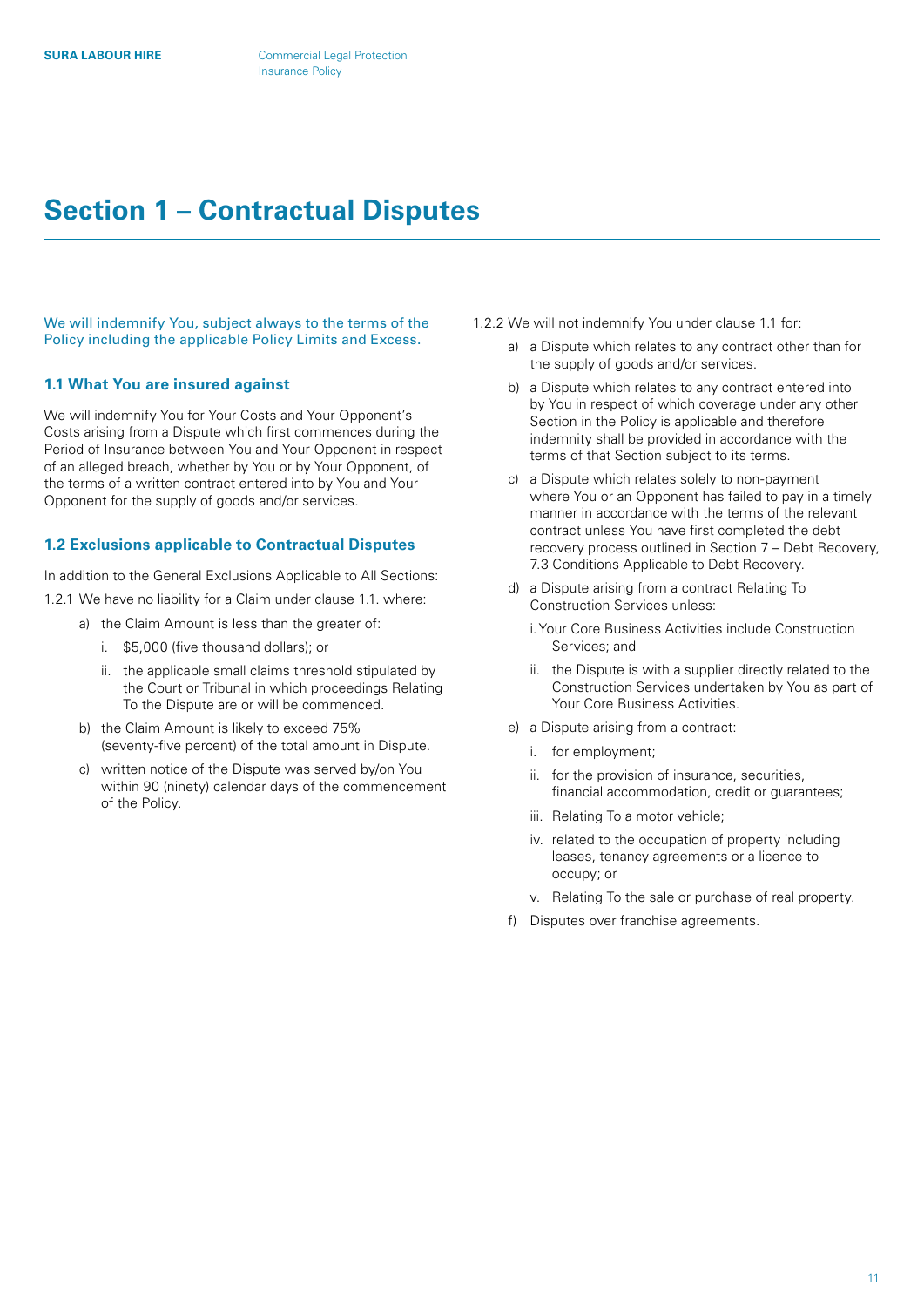# <span id="page-11-0"></span>**Section 2 – Tax Audit**

We will indemnify You, subject always to the terms of the Policy including the applicable Policy Limits and Excess.

#### **2.1 What You are insured against**

We will indemnify You for Your Costs in responding to an audit by the ATO during the Period of Insurance in respect of:

- a) an investigation or inquiry into Your tax affairs by the ATO in accordance with Tax Legislation; or
- b) a claim from the ATO that:
	- i. additional GST is due from You; or
	- ii. additional income tax or fringe benefits tax is due from You,

in accordance with Tax Legislation.

#### **2.2 Exclusions applicable to Tax Audit**

In addition to the General Exclusions Applicable to All Sections:

- 2.2.1 We have no liability for a Claim under clause 2.1 where:
	- a) written notice of an audit by the ATO has been served on You within 90 (ninety) calendar days of the commencement of the Policy.
	- b) the tax returns which are the subject of the Dispute:
		- i. were not lodged by a suitably qualified and licenced accountant or tax professional appointed by You to prepare and lodge Your tax returns; or
		- ii. were not lodged within the relevant statutory time limits.
	- c) You have not made all payments for due taxes and provided all necessary documentation to the ATO within the relevant time limits specified by the ATO.
- 2.2.2 We will not indemnify You under clause 2.1 for:
	- a) routine responses to requests for information and other contacts with the ATO which do not amount to an audit of Your tax affairs, including but not limited to lodgement of Business Activity Statements, superannuation payments and returns.
	- b) costs which are not directly incurred in relation to the audit which is the subject of the Claim. If Your Appointed Professional conducts additional work outside of the scope of the Claim, costs will be apportioned as appropriate to ensure that only those costs directly incurred in relation to the audit are indemnified.
	- c) costs incurred as a result of an audit arising from a change in Applicable Law (including but not limited to Tax Legislation) which has retrospective effect.
	- d) costs incurred in relation to action taken by the ATO once an audit or investigation is transferred to the department in the ATO responsible for prosecution of offences under the Tax Legislation.
	- e) costs in relation to professional services advising on tax avoidance schemes or other attempts to avoid due payment of tax or superannuation of any kind, and audits Relating To such schemes.

#### **2.3 Conditions applicable to Tax Audit**

In addition to the Claims Conditions and General Conditions Applicable to All Sections:

- 2.3.1 You must notify the Claims Manager as soon as possible, and in the Period of Insurance, if You are in receipt of a notice of an ATO audit.
- 2.3.2 You must advise the Claims Manager as soon as possible of any notice from the ATO notifying You of the end of an audit and from the date that notice is received by You We will not be liable for Your Costs which are incurred after the end of the audit.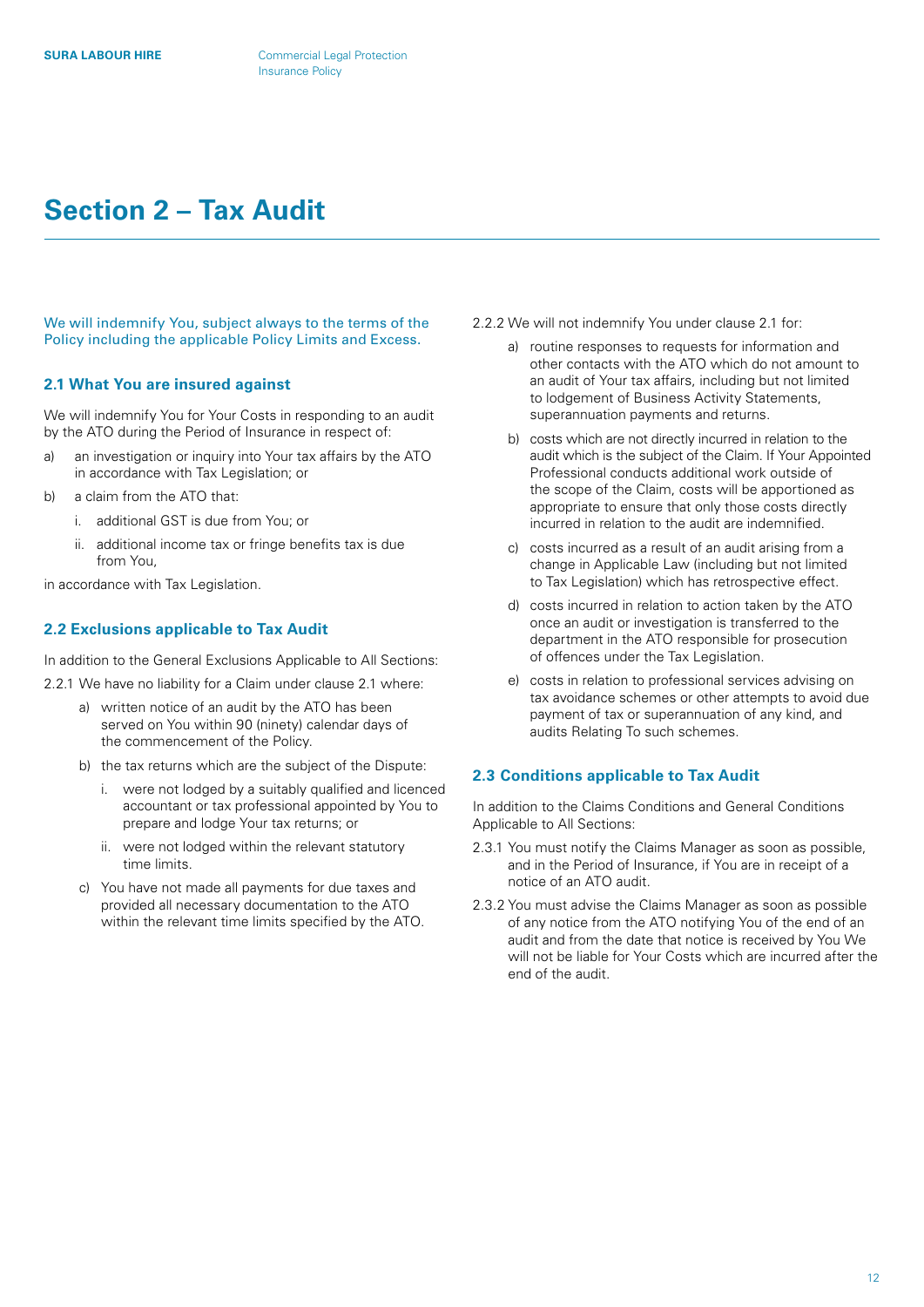# <span id="page-12-0"></span>**Section 3 – Statutory Licence Protection**

We will indemnify You, subject always to the terms of the Policy including the applicable Policy Limits and Excess.

#### **3.1 What You are insured against**

We will indemnify You for Your Costs and Your Opponent's Costs incurred in seeking to protect Your rights under a Statutory Licence which is under threat of suspension, revocation or amendment during the Period of Insurance and which, if not disputed, will have a financial impact on You if You are not able to conduct Your Core Business Activities as a result.

#### **3.2 Exclusions applicable to Statutory License Protection**

In addition to the General Exclusions Applicable to All Sections:

- 3.2.1 We will not, and are not liable to indemnify You under this clause 3.1 for any Dispute Relating To a Statutory Licence which is:
	- a) suspended, revoked or amended as a result of a general industry wide policy rather than for a reason particular to You;
	- b) not granted, or granted on terms other than those applied for, where it is Your first application for the Statutory Licence;
	- c) lapsed, suspended, revoked or amended due to Your failure to renew on time;
	- d) due to a suspension, revocation or amendment arising from a change in Applicable Law.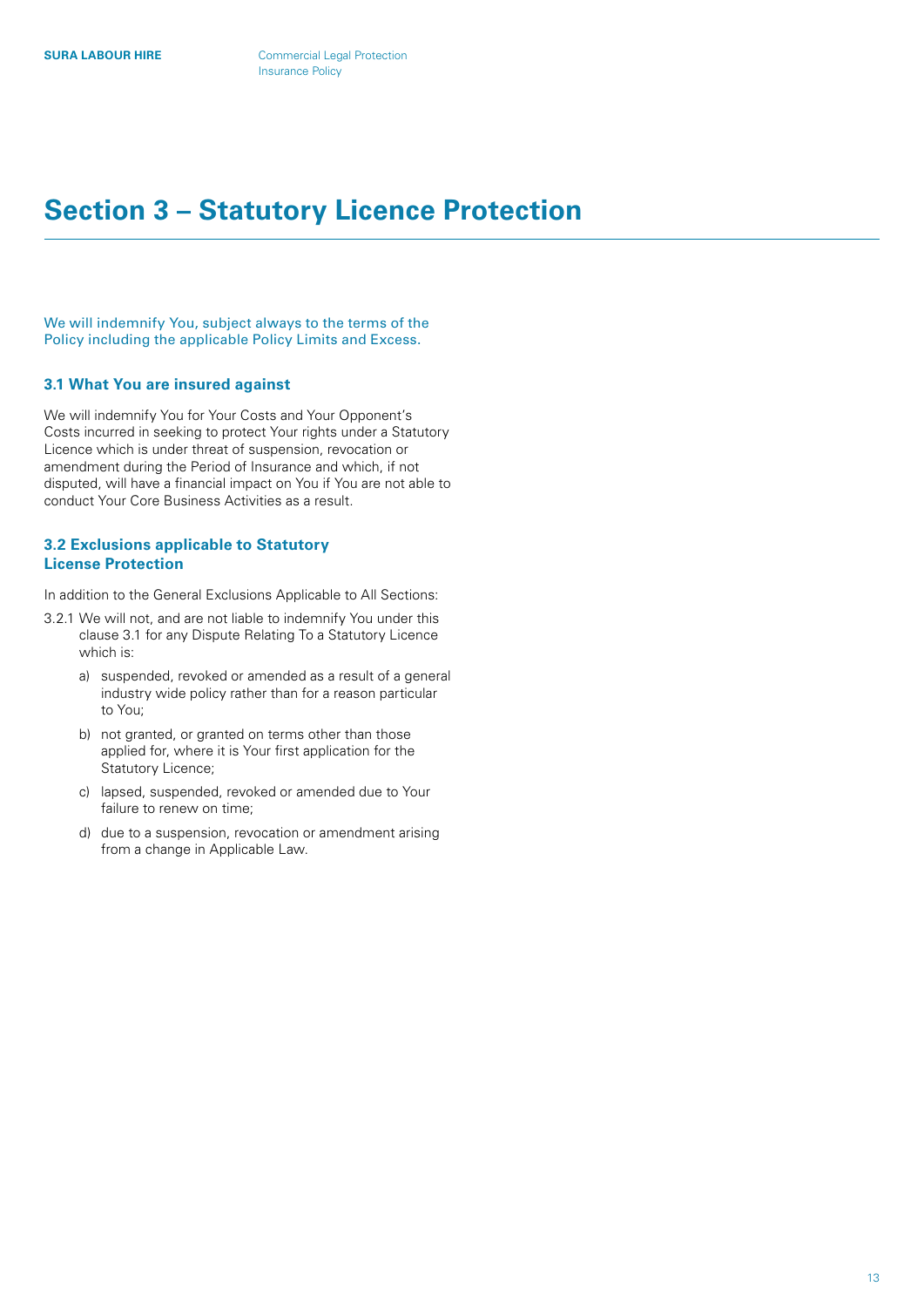# <span id="page-13-0"></span>**Section 4 – Landlord Disputes**

We will indemnify You, subject always to the terms of this Policy including the applicable Policy Limits and Excess.

#### **4.1 What You are insured against**

We will indemnify You for:

- a) Your Costs and Your Opponent's Costs arising from a Dispute during the Period of Insurance with Your commercial landlord arising out of an alleged breach of the lease, tenancy agreement or licence in place in respect of Your Business Premises; or
- b) Your Costs and Your Opponent's Costs arising from a Dispute with a tenant over an alleged breach of the lease, tenancy agreement or licence in place in respect of commercial premises leased to them by You where Your Core Business Activities are those of a commercial landlord,

provided that the consequences of not pursuing or defending the Dispute include that You will suffer Significant Financial Loss and Your Costs and Your Opponents Costs are likely to exceed 75% (seventy-five percent) of the total amount in Dispute.

#### **4.2 Exclusions applicable to Landlord Disputes**

In addition to the General Exclusions Applicable to All Sections:

- 4.2.1 We will not indemnify You under clause 4.1 for any Dispute arising:
	- a) from the first negotiation of a lease, tenancy agreement or licence;
	- b) from the renewal, renegotiation or review of a lease, tenancy agreement or licence at normal expiry;
	- c) solely from a failure to pay rent or other amounts due under the terms of a lease, tenancy agreement or licence;
	- d) from the refusal of a party to meet obligations under the terms of a lease, tenancy agreement or licence when there is no Dispute that such obligations are owed;
	- e) from a contract or agreement which is not a lease, tenancy agreement or licence.

#### **4.3 Conditions applicable to Landlord Disputes**

In addition to the Claims Conditions and General Conditions Applicable to All Sections You must have served any and all required statutory and/or contractual notices prior to commencing any Dispute.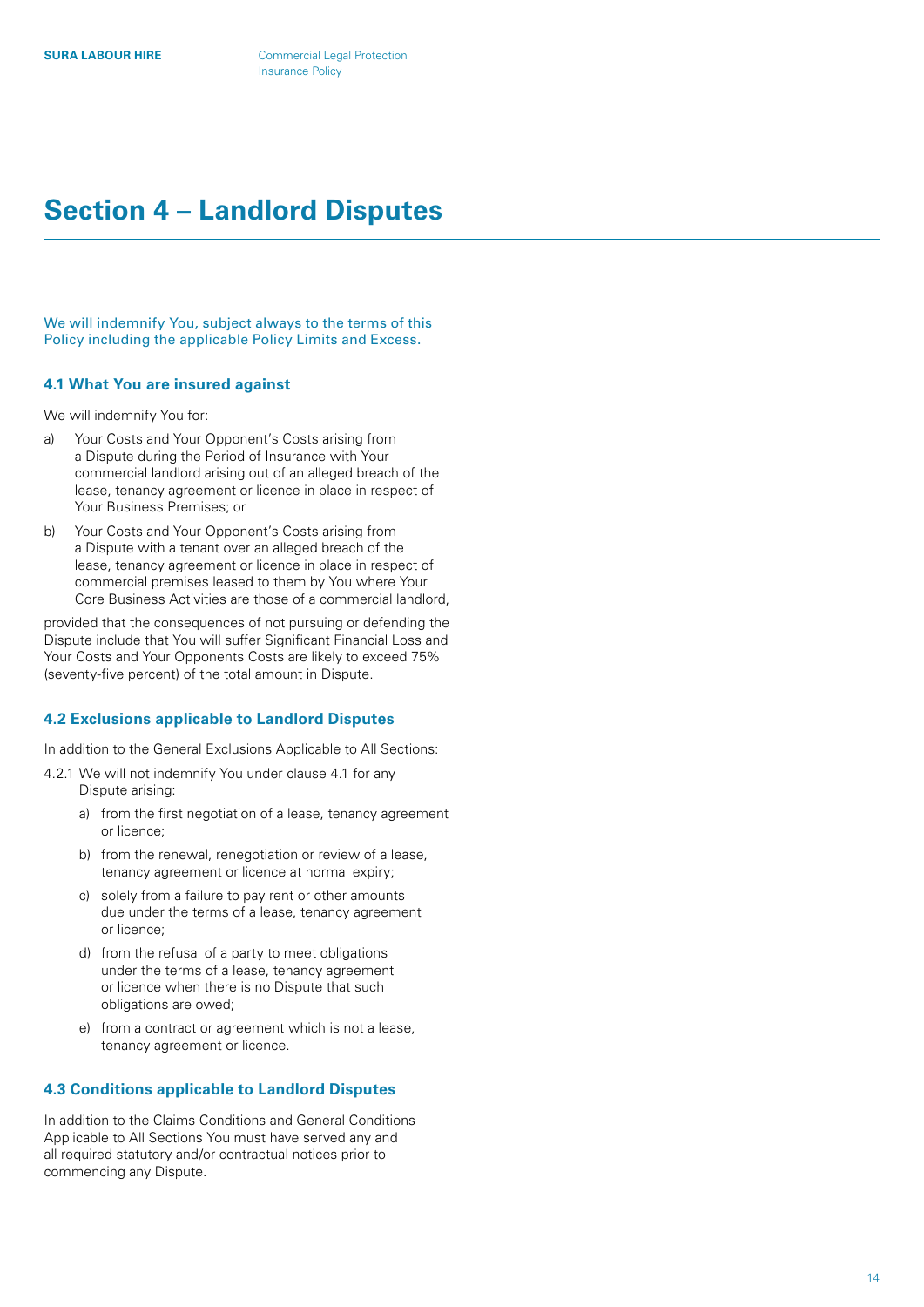## <span id="page-14-0"></span>**Section 5 – Restrictive Covenants**

We will indemnify You, subject always to the terms of this Policy including the applicable Policy Limits and Excess.

#### **5.1 What You are insured against**

We will indemnify You for Your Costs and Your Opponent's Costs arising from a Dispute during the Period of Insurance with a former employee in relation to an alleged breach of a restrictive covenant, either by You or the former employee, contained within a written employment contract between You and the former employee.

#### **5.2 Exclusions applicable to Restrictive Covenants**

In addition to the General Exclusions Applicable to All Sections:

5.2.1 We have no liability for a Claim under clause 5.1 where:

- a) the restrictive covenant is unreasonable as to scope or duration; or
- b) the alleged breach by the former employee will not have a material detrimental effect on Your business' revenue generation;
- c) there will be no financial benefit for You if the restraint is enforced; or
- d) the restrictive covenant exceeds 12 (twelve) months in duration.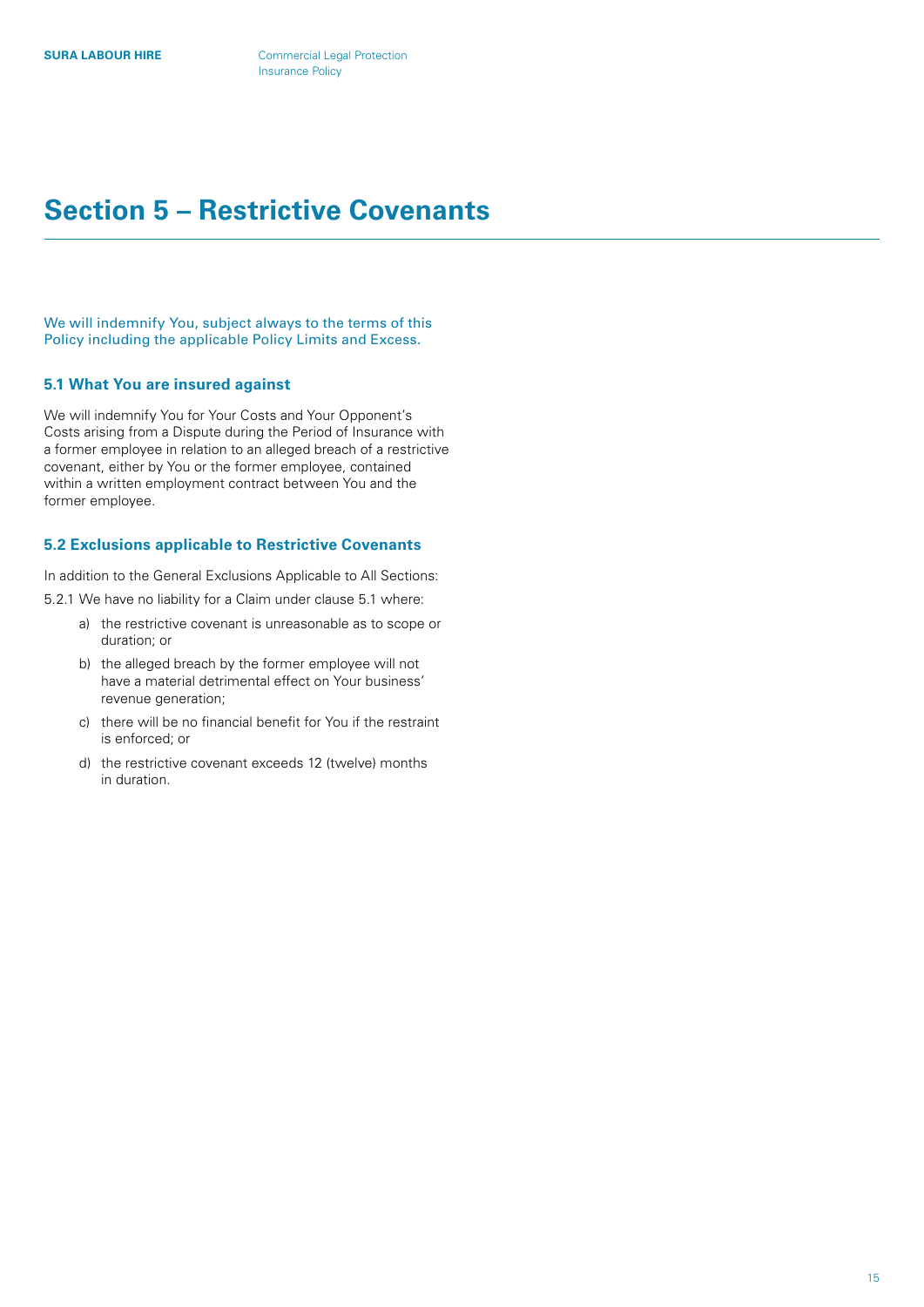### <span id="page-15-0"></span>**Section 6 – Third Party Damage to Goods or Premises**

We will indemnify You, subject always to the terms of this Policy including the applicable Policy Limits and Excess.

#### **6.1 What You are insured against**

We will indemnify You for Your Costs and Your Opponent's Costs incurred during the Period of Insurance in the pursuit of a third party who has by their own act or omission caused You uninsured losses by causing physical damage to:

- a) Your Business Premises; or
- b) goods, machinery or other property located at Your Business Premises.

#### **6.2 Exclusions applicable to Third Party Damage to Goods or Premises**

In addition to the General Exclusions Applicable to All Sections:

- 6.2.1 We will not, and are not, liable to indemnify You under clause 6.1 for any costs incurred in respect of damage:
	- a) caused by You or Your employees;
	- b) to goods, machinery or other property not at Your Business Premises, unless the goods, machinery or other property are under Your direct care and control;
	- c) to a motor vehicle, except where stationary and located at Your Business Premises.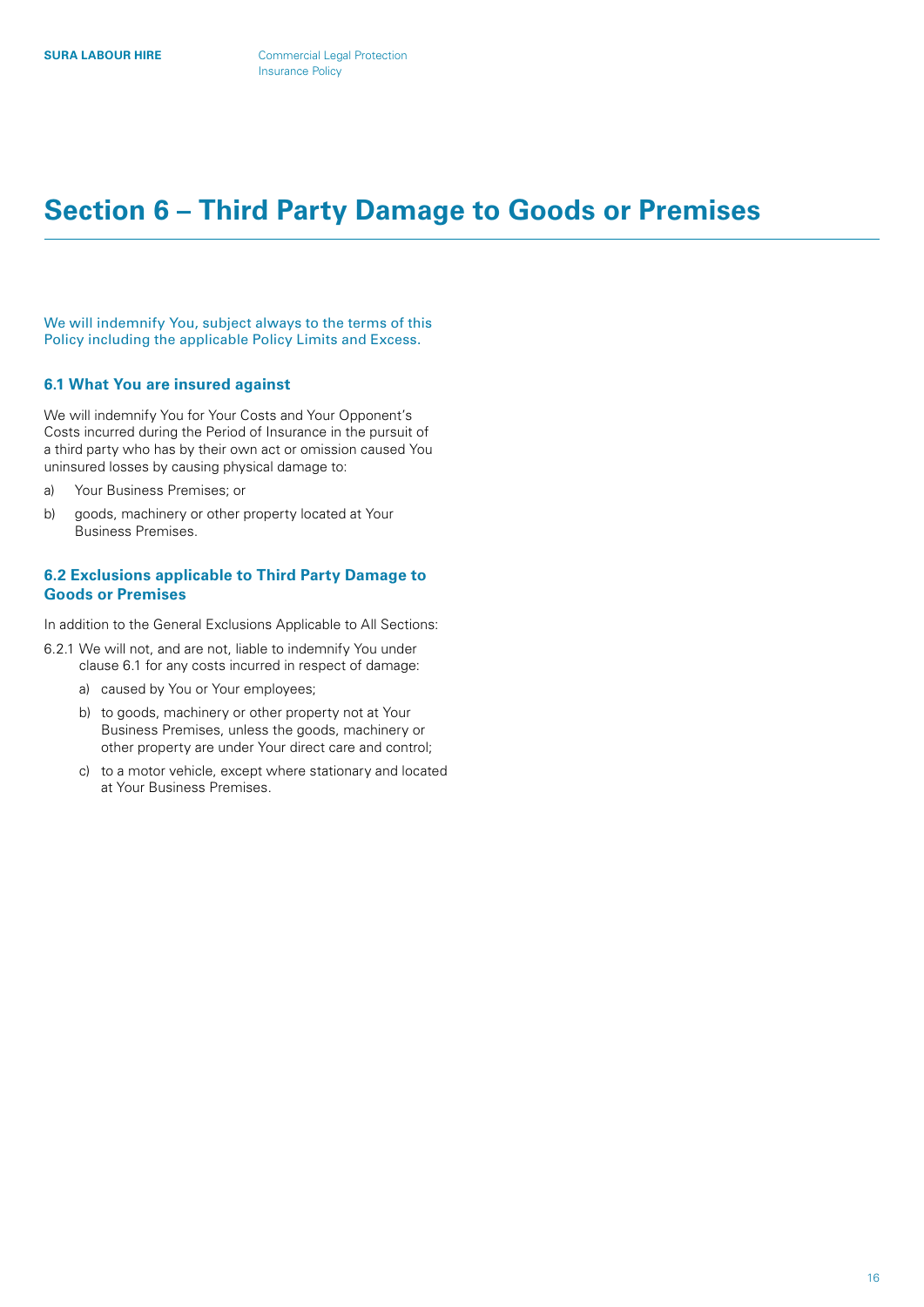# <span id="page-16-0"></span>**Section 7 – Debt Recovery**

We will indemnify You, subject always to the terms of this Policy including the applicable Policy Limits and Excess.

#### **7.1 What You are insured against**

We will indemnify You for Your Costs arising from a Dispute with an Opponent during the Period of Insurance where You are owed payment under an invoice which has not been settled despite the payment terms having expired.

#### **7.2 Exclusions applicable to Debt Recovery**

In addition to the General Exclusions Applicable to All Sections:

a) We will not, and are not, liable to indemnify You under clause 7.1 for any Dispute in relation to a debt sum of less than \$2,500 (two thousand five hundred) for the services under the heading "Stage 2" in clause 7.3.3 or for the services specified in clause 7.3.3 c) where the debt sum is less than \$5,000 (five thousand).

#### **7.3 Conditions applicable to Debt Recovery**

In addition to the Claims Conditions and General Conditions Applicable to All Sections:

7.3.1 any Claim in relation to clause 7.1 shall be subject to You following the process below:

#### 7.3.2 Stage 1

- a) You must log on to [www.sura.com.au/labour-hire/](https://www.sura.com.au/labour-hire/) and complete the template letter with the applicable details and send this letter to the debtor.
- b) If on expiry of the 14 (fourteen) calendar days allowed to pay as specified in the template letter You have not received payment, You must move to stage 2.

#### 7.3.3 Stage 2

- a) You must provide full details of the amount due to the Debt Recovery Professional via the following email address: [legalexpenses@proclaim.com.au](mailto:legalexpenses%40proclaim.com.au?subject=) .
- b) the Debt Recovery Professional will then communicate a letter on Your behalf advising the debtor that if they do not pay in 7 (seven) calendar days court proceedings will be issued.
- c) if payment is still not forthcoming, the recovery will become a Claim under Section 1 – Contractual Disputes, clause 1.1 "What You are insured against", and the Debt Recovery Professional will issue court proceedings on Your behalf to seek recovery of the amount due.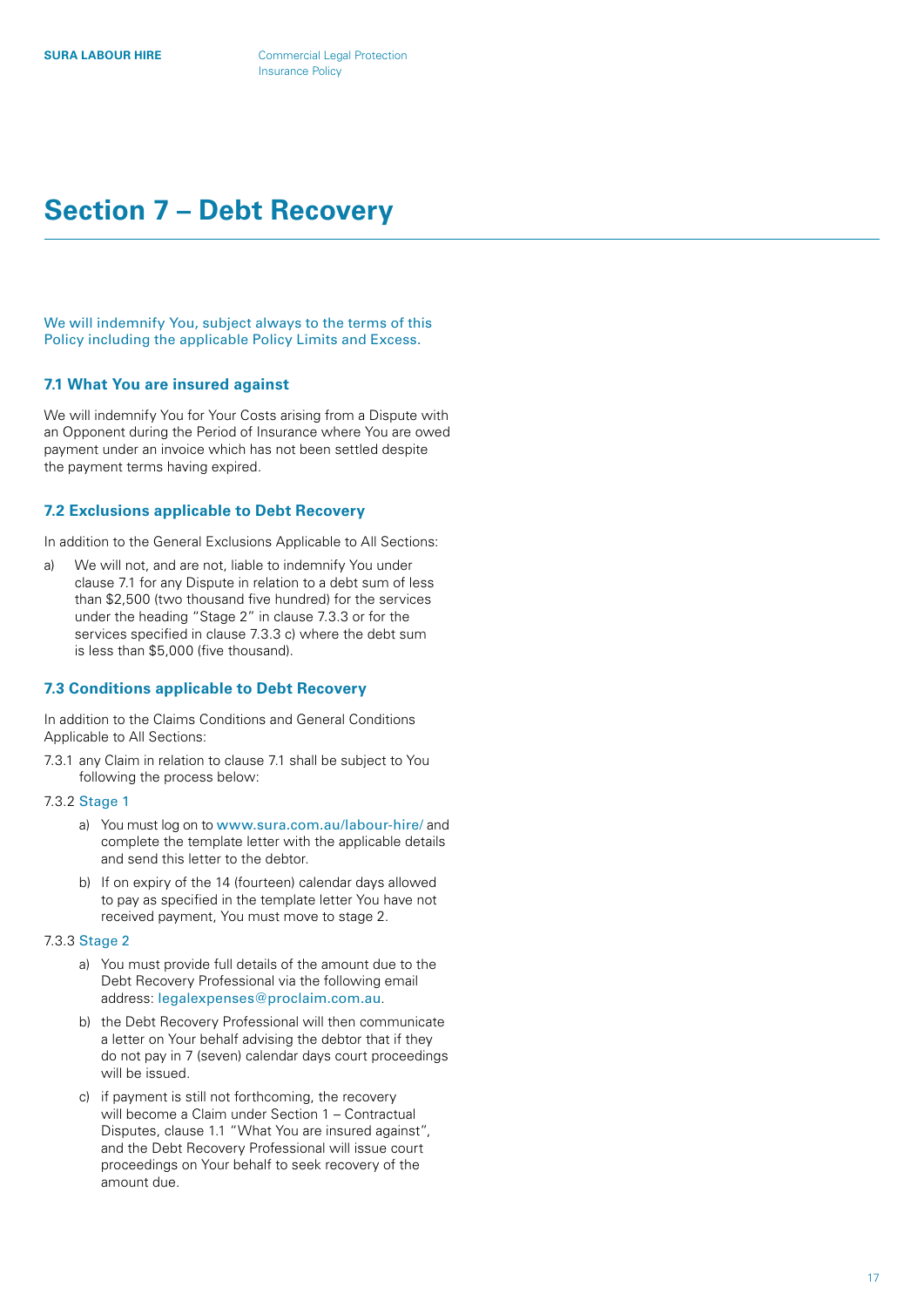# <span id="page-17-0"></span>**Section 8 – General Exclusions Applicable to All Sections**

- **8.1** Cover is excluded under the Policy in respect of any Claim:
	- a) arising from outside of the Territorial Limits
	- b) arising from an appeal, unless there are Reasonable Prospects that You will on appeal obtain a more favourable outcome than the judgement or decision appealed;
	- c) arising from a dispute between You, Us, SURA Labour Hire and/or Claims Manager;
	- d) arising from a Dispute between You and any holding, subsidiary or associated corporation of Yours (including franchisor/franchisees), or any trust operated by You;
	- e) to the extent permitted by law, where You have in place other insurance which indemnifies You for the same Claim (in which case the Policy will only provide cover in excess of some or all of the loss which is not covered by the more specific insurance policy), or where You are required by Applicable Law to have such a policy, whether one is in place or not;
	- f) to the extent permitted by law, in respect of a Dispute where You are insured under another insurance policy for the liability that is the subject of the Dispute (in which case the Policy will only provide cover in excess of some or all of the loss which is not covered by the more specific insurance policy);
	- g) arising from Your deliberate, intentional or reckless failure to take all reasonable steps to avoid a Claim or Dispute arising;
	- h) where You have acted with any criminal intent or have otherwise recklessly or through omission committed criminal act(s);
	- i) arising from the following:
		- i. Construction Services, except to the extent provided otherwise in Section 1 Contractual Disputes clause 1.2.2(d);
		- ii. franchise agreements;
		- iii. planning laws or regulations;
		- iv. intellectual property of any kind, including but not limited to patents, copyrights, trademarks, passing off, registered designs and similar (unless directly related to a Claim under Section 5 Restrictive Covenants clause 5.1);
		- v. a warranty or guarantee;
		- vi. subsidence, land heave, land slip, mining or quarrying;
		- vii. allegations of defamation of any kind or malicious falsehood;
		- viii. judicial review;
		- ix. worker's compensation.
	- j) for costs incurred by You after You fail to accept the advice of the Appointed Professional to settle a Claim.
- **8.2** The Policy excludes and does not insure any Claim, loss, liability, damage, cost, fine, penalty, expense or other sum of any kind whatsoever Relating To, whether directly or indirectly and/or regardless of any other cause or event contributing concurrently or in any other sequence thereto, a Communicable Disease and/or any fear or threat (whether actual or perceived) thereof or action taken in response to a Communicable Disease.
- **8.3** We are not liable for any fines, damages, compensation, taxes, penalties or interest which You are ordered to or agree to pay.
- **8.4** We shall not provide cover and We shall not be liable to pay any claim or any benefit under the Policy to the extent that the provision of such cover, payment of such claim or provision of such benefit would expose Us, Our parent company or Our ultimate controlling entity to any sanction, prohibition or restriction under United Nations resolutions or the trade or economic sanctions, laws or regulations of the European Union, the Commonwealth of Australia, United Kingdom, New Zealand or the United States of America.
- **8.5** We shall not provide cover and We shall not be liable to pay any claim or any benefit under the Policy for losses arising as a result of terrorism.
- **8.6** The Policy excludes loss, destruction, damage, cost or expense of any nature directly or indirectly caused by, resulting from or in connection with any of the following regardless of any other cause or event contributing concurrently or in other sequence to the loss:
	- 8.6.1 war, invasion, act of foreign enemy, hostilities (whether war be declared or not), civil war, conspiracy, rebellion, revolution, insurrection, mutiny, military or usurped power; or
	- 8.6.2 confiscation or nationalisation, or requisition or destruction of or damage to property by or under the order of any government (whether lawfully constituted or otherwise) or public or local authority.

 Furthermore, any loss, destruction or damage, cost or expense of any nature directly or indirectly caused by, resulting from or in connection with any action taken in controlling, preventing, suppressing or in any way relating to clause 8.6.1 or clause 8.6. 2 is also excluded from the Policy.

- **8.7** The Policy does not insure loss, damage, destruction, distortion, erasure, corruption or alteration of Electronic Data from any cause whatsoever (including but not limited to Computer Virus) or loss of use, reduction in functionality, cost, expense of whatsoever nature resulting therefrom, regardless of any other cause or event contributing concurrently or in any sequence to the loss.
- **8.8** We are not liable for any loss, damage, liability, expense, fines or penalties or any other amount directly or indirectly caused by or arising from riot, civil commotion, strikers, locked out workers, or persons in labour disturbances.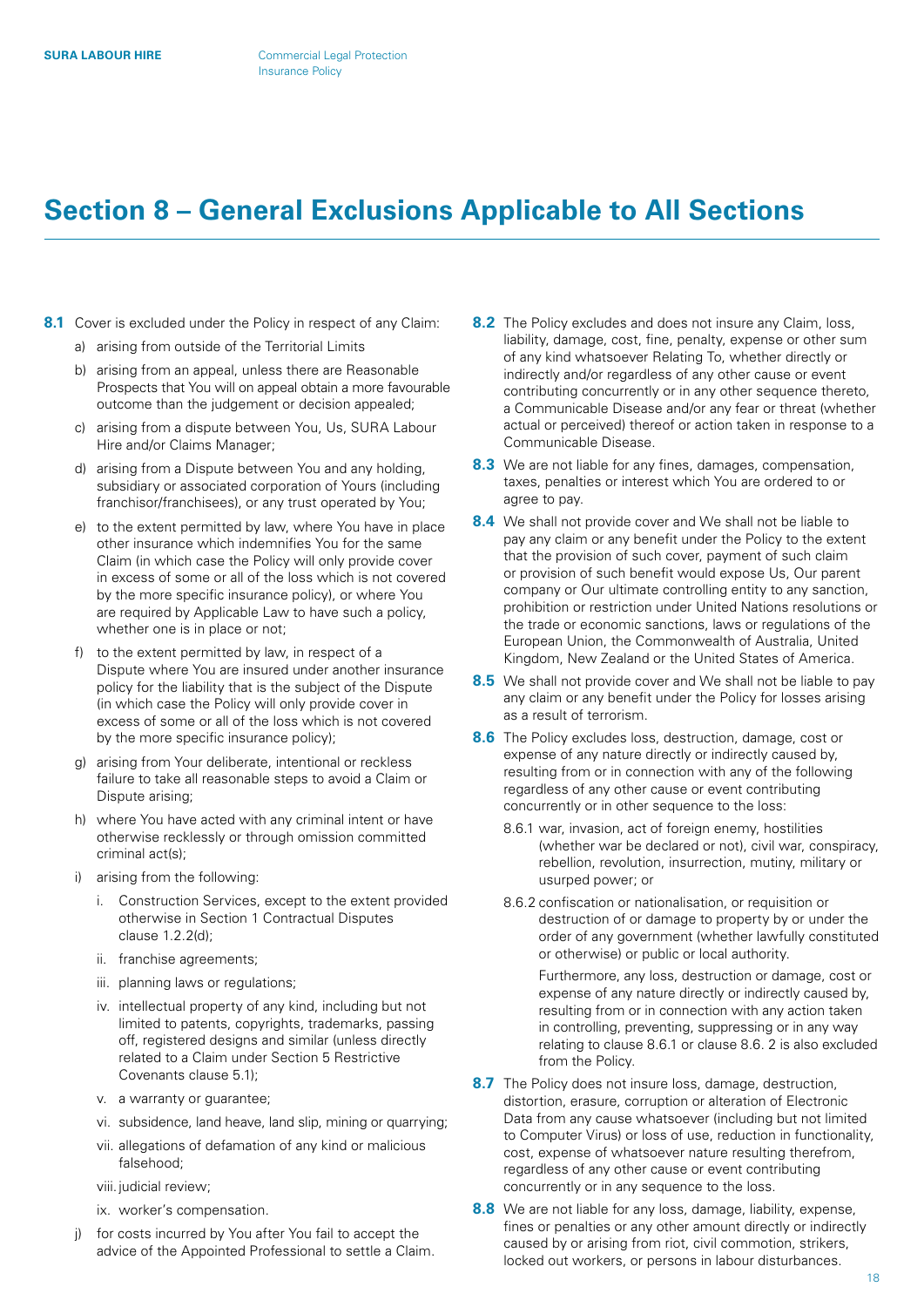## <span id="page-18-0"></span>**Section 9 – Claims Conditions**

#### **9.1 Notifying Us of a Claim**

In the event of:

- a) a Claim arising under the Policy;
- b) the receipt by You of notice from any Person of facts or circumstances that may give rise to a Dispute; or
- c) any cause, event, Dispute or circumstance which may give rise to a Claim,

You must, as soon as practicable, give written notice to the Claims Manager as follows:

Proclaim Management Solutions Pty Ltd 271 Collins Street Melbourne, VIC 3000 Email: [legalexpenses@proclaim.com.au](mailto:legalexpenses%40proclaim.com.au?subject=)

#### **9.2 Incurring Costs**

You must receive formal written confirmation from the Claims Manager that Your Claim is covered before You start incurring Your Costs or Opponent's Costs. Any costs incurred by You before the Claim has formally been accepted by the Claims Manager may not be covered under the Policy. See "When We can Refuse to Pay or Reduce the Amount We Pay Under a Claim" for further details.

#### **9.3 Claims Made and Notified**

This is a claims made and notified Policy, which means that You shall only be indemnified for Claims where:

- a) You first become aware of a cause, event, Dispute or circumstance giving rise to, or that may give rise to, a Claim during the Period of Insurance; and
- b) You first notify the Claim to the Claims Manager during the Period of Insurance.

#### **9.4 Requirement for Reasonable Prospects of Success**

- 9.4.1 We may not indemnify You for Claims under the Policy, unless:
	- a) the action taken by You in pursuing or defending the Claim is reasonable and proportionate with regard to the costs to be expended and the benefit You will obtain, and there must not be a more appropriate manner in which to protect Your interests;
	- b) the Dispute has Reasonable Prospects; and
	- c) it is more likely than not that Your version of events relevant to the Dispute will be accepted by a Court or Tribunal.
- 9.4.2 Having Reasonable Prospects is an ongoing requirement for Our liability for a Claim and if during a Dispute or where a Claim no longer has Reasonable Prospects, We will not, and shall not be liable to indemnify You under the applicable insured Section for costs where there are no Reasonable Prospects. If You choose to continue the defence or pursuit of a Dispute or case where there are no Reasonable Prospects all costs and expenses incurred by You are at Your own cost, but should You ultimately achieve a Positive Outcome We will reimburse You for any costs or disbursements You fail to recover from Your Opponent.
- 9.4.3 The Claims Manager will provide You with written reasons if it decides that the Claim does not have Reasonable Prospects. If You disagree with the Claims Manager over whether a Claim has Reasonable Prospects or not, You can either:
	- a) at Your own expense seek an opinion from another legal practitioner from a selection of 3 legal practitioners nominated by the Claims Manager. If this opinion is contrary to the Claims Manager's view, We will reimburse You for the cost of the opinion (subject to Policy Limits) and Your Claim shall be covered from that point subject to the terms and conditions of the Policy and that legal practitioner will be the Appointed Professional who will continue to act for You; or
	- b) access Our complaints process outlined in this document.

#### **9.5 Other Claims Conditions**

- a) Upon accepting the Claim, the Claims Manager will engage an Appointed Professional on Your behalf and will appoint any further professionals (for example legal counsel) as necessary and appropriate throughout the course of the Claim.
- b) You must authorise and instruct the Appointed Professional to comply fully with the instructions and directions of the Claims Manager at all times throughout the duration of the Claim.
- c) You must comply promptly with all reasonable requests for information or other forms of assistance made by either the Claims Manager or Appointed Professional which is in Your power to provide in connection with the investigation, defence or settlement of any Claim or investigation of any circumstances which may give rise to a Claim in respect of which indemnity is sought under the Policy including attending hearings and trials, securing and giving evidence, obtaining the attendance of witnesses, assisting in effecting settlements and in conducting litigation, arbitration or other proceedings.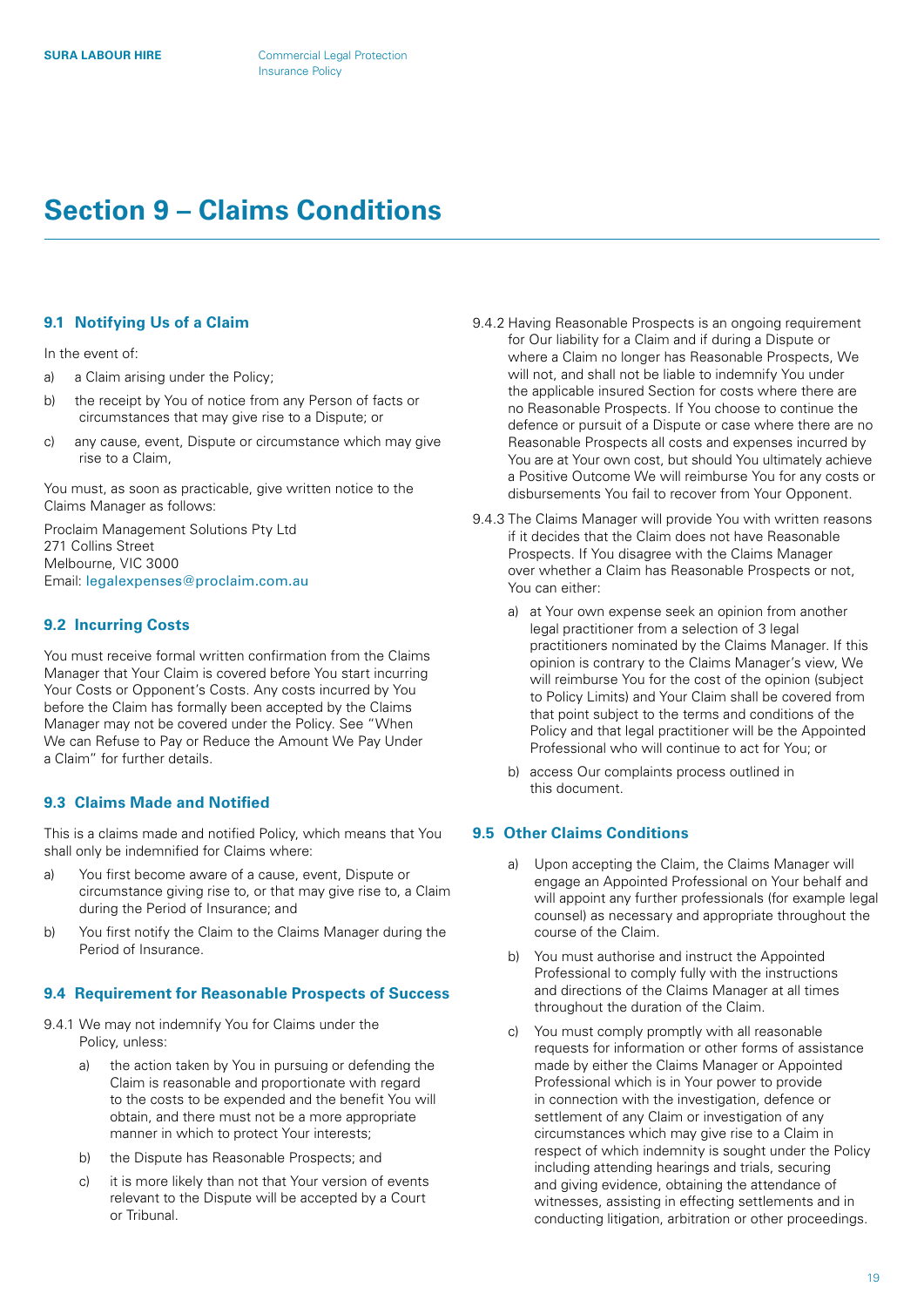- d) You must where possible take all reasonable and necessary steps to assist Us to recover any costs paid by Us and recoverable by You from other Persons and have these costs paid directly to Us.
- e) You must advise the Claims Manager in writing immediately if You receive an offer to settle or compromise a Claim and must not admit liability for, settle or make or promise any payment in respect of any Claim, circumstance or event which is likely to be the subject of indemnity under the Policy without the prior written approval of the Claims Manager.
- f) We shall be entitled, if We so desire, to take over and conduct in Your name the defence or settlement of any Claim, or to prosecute in Your name for Our benefit and at Our expense, any Claim.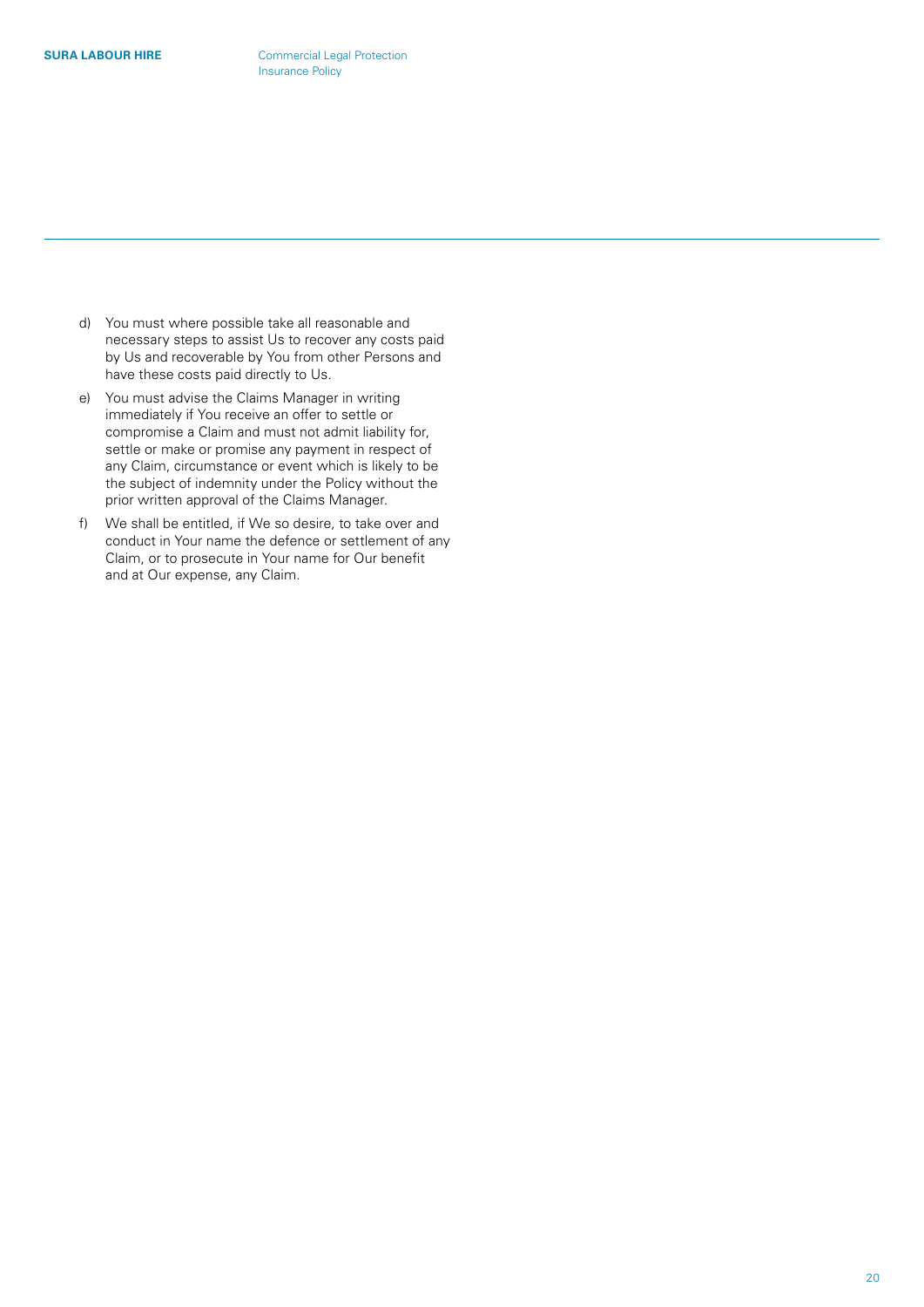# <span id="page-20-0"></span>**Section 10 – General Conditions Applicable to All Sections**

These are the conditions of the insurance coverage under the Policy that You need to meet as Your part of this contract. If You do not meet these conditions, We may be entitled to refuse to pay Your Claim or a Claim payment could be reduced. See the 'Important Information Section – When We can refuse to pay or reduce the amount We pay under a claim' for more information on Our rights if You do not comply with a Policy condition.

#### **10.1 Cancellation**

#### **Cancellation by You**

You may cancel the Policy at any time by notifying Us in writing. The cancellation will take effect from 4:00pm on the day We receive their written notice of cancellation, or such time as may be otherwise agreed between Us and them.

#### **Cancellation by Us**

We may cancel the Policy pursuant to any right at law and as set out in the Insurance Contracts Act 1984 (Cth) by giving You written notice to that effect. This includes where:

- a) You failed to comply with the duty of the utmost good faith;
- b) You failed to comply with the duty of disclosure at the time the Policy was entered into;
- c) You made a misrepresentation to Us during the negotiations for the contract but before it was entered into;
- d) You failed to comply with a provision of the contract, including a provision with respect to payment of the premium;
- e) You have made a fraudulent claim under the Policy or under some other contract of insurance (whether with Us or with some other insurer) that provides insurance cover during any part of the period during which the Policy provides insurance cover;
- f) You failed to notify Us of any specific act or omission or failure that has occurred after the Policy is entered into where notification is required under the terms of the Policy; or
- g) the effect of the Policy is to authorise Us to refuse to pay a claim, either in whole or in part, by reason of an act or omission or failure of You or of some other person and, after the Policy was entered into, such an act or omission or failure has occurred.

When We cancel the policy, it will have effect from whichever of the following times is the earliest (unless We tell You otherwise):

- a) the time when another policy of insurance replacing the Policy is entered into; or
- b) 4pm of the third (3rd) business day after the day on which notice was given to You unless the Policy is in force because of section 58 of the Insurance Contracts Act 1984 (Cth), in which case the cancellation will have effect from 4 pm on the fourteenth (14th) business day after the day on which notice was given to You.

#### **Effect of cancellation**

The Policy with Us ends from the time of cancellation. You will not have cover for events occurring or Claims made after that time.

However, cancellation of this insurance by Us or You does not affect the treatment of any Claim for an event that was notified to Us before cancellation.

#### **Premium refund**

If You or We cancel the Policy We may deduct:

- a pro rata proportion of the premium for any time for which You have been covered. For example, if Your Period of Insurance is 12 (twelve) months and You have been covered for 6 (six) months, the deduction for the time You have been covered will be half the annual premium; and
- any government taxes or duties paid by Us in relation to the Policy We cannot recover.

However, in the event that You have made a Claim under the Policy and We have agreed to the Claim no return of premium will be made.

#### **10.2 Insolvency**

If at any point during the Period of Insurance or duration of a Claim You file for bankruptcy; file a winding up petition; go into liquidation or voluntary administration; enter into any arrangement with creditors; or have a receiver or controller appointed (each an "Insolvency Act"), We will not, and shall not, be liable under any insured Section after an Insolvency Act.

#### **10.3 Confidentiality**

You will not, without Our prior written consent (such consent not to be unreasonably withheld), disclose the existence of the Policy to any person or party outside Your organisation except insofar as is required in order to comply with the terms of the Policy or by Applicable Law.

#### **10.4 Subrogation**

In the event of any payment under the Policy, We will be subrogated to the extent of such payment to all Your rights of recovery. In such case You will execute all documents required and will do everything necessary to secure and preserve such rights including the executions of such documents necessary to enable Us effectively to bring suit in Your name.

#### **10.5 Amendments**

Any amendment of a clause, condition, term or provision of the Policy must be set out in writing and agreed by You and Us.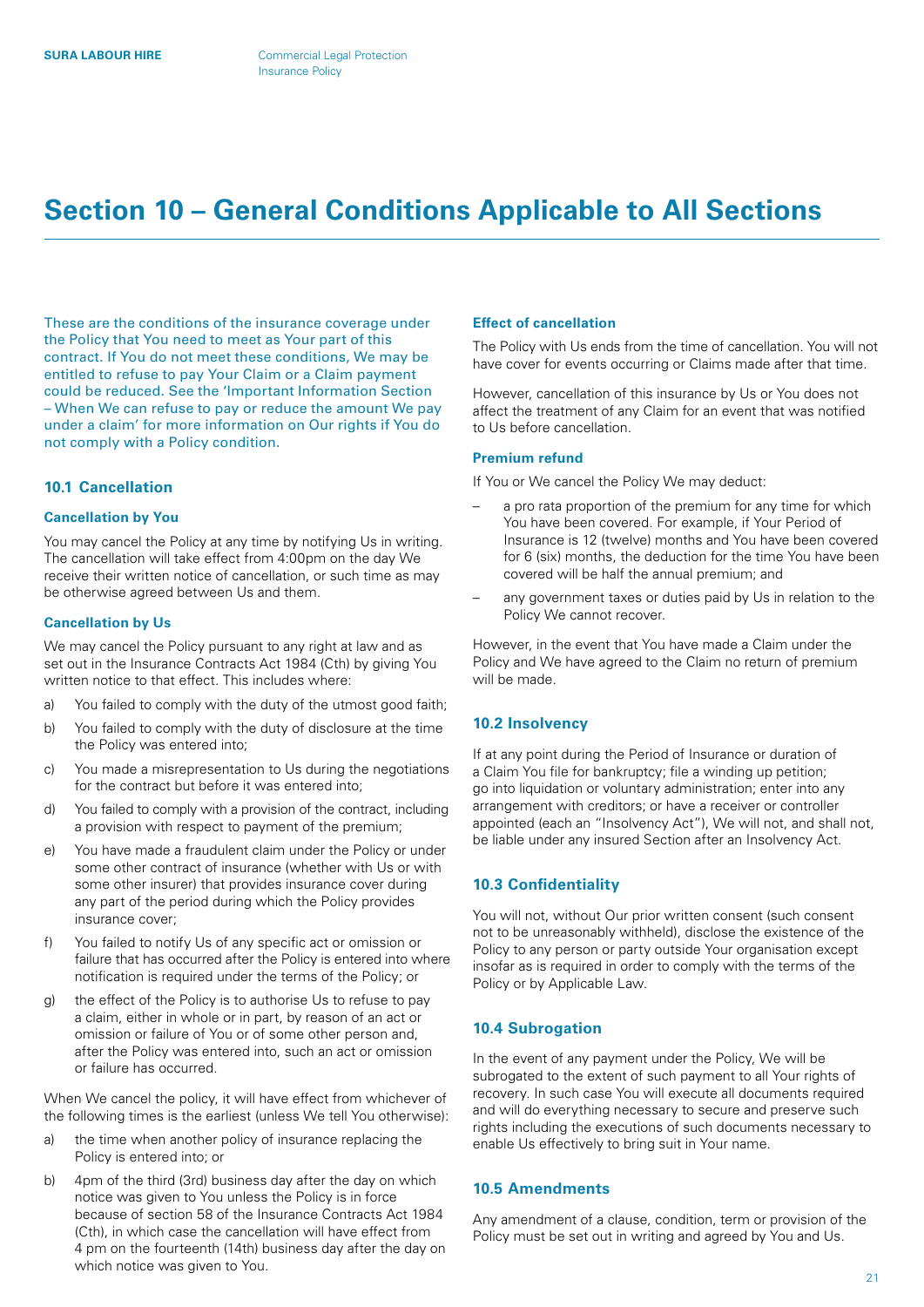#### <span id="page-21-0"></span>**10.6 Third Party Beneficiary Rights**

We and You do not intend to create in any other person the status of a third-party beneficiary by reason of the operation of section 48 of the Insurance Contracts Act 1984 (Cth), and the Policy will not be construed so as to create such status.

#### **10.7 Assignment**

The provisions of the Policy shall inure to the benefit of and be binding upon You and neither the Policy nor any right, authority or obligation arising under it may be assigned, transferred or otherwise disposed of, in whole or in part, by You without Our prior written consent (such consent not to be unreasonably withheld).

#### **10.8 Notices**

Any notice, including notice of cancellation of the Policy or any statutory notice or any notice relating to Applicable Law required or permitted to be given to Us shall be in writing and shall be delivered personally or sent by post or provided by email and addressed as follows:

SURA Labour Hire Pty Ltd Level 14, 141 Walker Street North Sydney NSW 2059 Email: [labourhire@sura.com.au](mailto:labourhire%40sura.com.au?subject=)

#### **10.9 Waiver**

No provision of the Policy shall be deemed waived by a course of conduct. Any waiver must be in writing signed by Us and You and stating specifically that it was intended to modify a right or provision under the Policy. No waiver of any provision of the Policy shall constitute a waiver of any other provision, nor shall any waiver constitute a continuing waiver.

#### **10.10 Severability**

If any provision of this Policy is, for any reason, held to be invalid, prohibited, or otherwise unenforceable, the other provisions of this Policy shall remain enforceable and the invalid or unenforceable provision shall be deemed modified so that they are valid and enforceable to the maximum extent permitted by Applicable Law.

#### **10.11 Governing Law**

The Policy will be governed in accordance with the laws of the Commonwealth of Australia. Any disputes arising out of the Policy will be subject to determination by an Australian Court within the State or Territory in which the Policy was issued and according to the laws applicable to the jurisdiction.

#### **10.12 Policy Interpretation**

In the Policy, unless the context otherwise requires:

a) headings are for convenience only and do not affect interpretation;

and unless the context indicates a contrary intention:

- b) a reference to a statute includes its delegated legislation and a reference to a statute or delegated legislation or a provision of either includes consolidations, amendments, re-enactments and replacements;
- c) a word importing the singular includes the plural (and vice versa), and a word indicating a gender includes every other gender;
- d) "includes" in any form is not a word of limitations; and
- e) a reference to "\$" or "dollar" is to Australian currency.